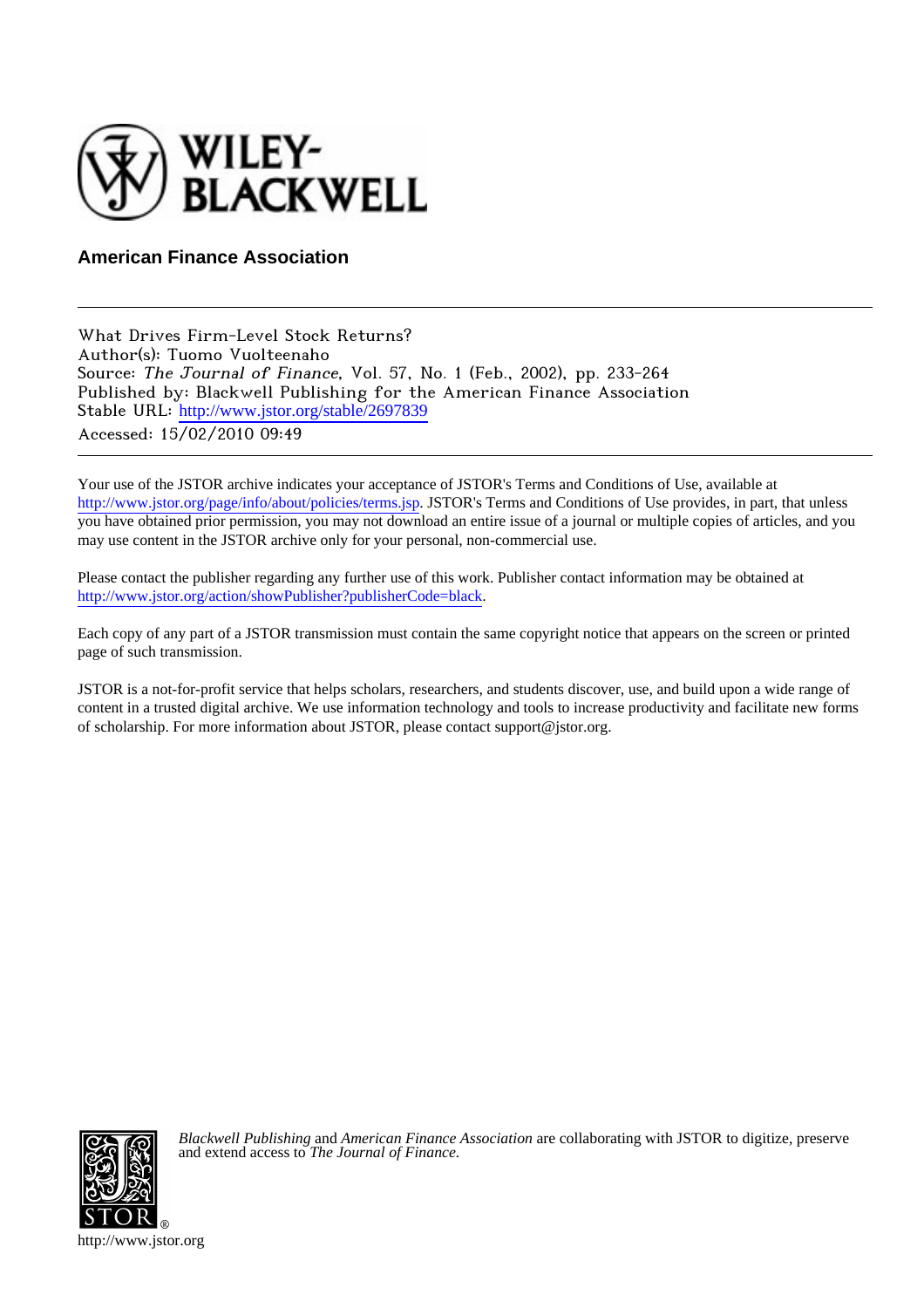# **What Drives Firm-Level Stock Returns?**

**TUOMO VUOLTEENAHO\*** 

### **ABSTRACT**

**I use a vector autoregressive model (VAR) to decompose an individual firm's stock return into two components: changes in cash-flow expectations (i.e., cash-flow news) and changes in discount rates (i.e., expected-return news). The VAR yields three main results. First, firm-level stock returns are mainly driven by cash-flow news. For a typical stock, the variance of cash-flow news is more than twice that of expected-return news. Second, shocks to expected returns and cash flows are positively correlated for a typical small stock. Third, expected-return-news series are highly correlated across firms, while cash-flow news can largely be diversified away in aggregate portfolios.** 

**BY DEFINITION, A FIRM'S STOCK RETURNS are driven by shocks to expected cash flows (i.e., cash-flow news) and/or shocks to discount rates (i.e., expectedreturn news). There is a substantial body of research measuring the relative importance of cash-flow and expected-return news for aggregate portfolio returns (e.g., Campbell (1991) and Campbell and Ammer (1993)), but virtually no evidence on the relative importance of these components at the firm level.** 

**In this paper, I estimate a vector autoregression (VAR) from a large firmlevel panel (the 1954 to 1996 CRSP-COMPUSTAT intersection). The VAR and Campbell's (1991) return-decomposition framework enable me to decompose the firm-level stock return into cash-flow and expected-return news and to estimate how important these two sources of stock-return variation are for an individual firm. In addition, I measure whether positive cash-flow news is typically associated with an increase or decrease in expected returns.** 

**\* Harvard University. I would like to thank Tom Berglund, Jonathan Berk, John Campbell, John Cochrane, Randy Cohen, Tim Doede, Eugene Fama, Richard Green, J. B. Heaton, John Heaton, Peter Hecht, Anita Kelly, Matti Keloharju, Robert Kimmel, Owen Lamont, Rafael La Porta, Aaron Lebovitz, Robert Merton, Tobias Moskowitz, Christopher Polk, David Robinson, Katherine Schipper, Erik Stafford, Jeremy Stein, Per Stromberg, Richard Thaler, Samuel Thompson, and Pietro Veronesi for helpful discussions. I also received useful comments from an anonymous referee and the seminar participants at the Anderson School, Columbia Business School, EFA2000 Meeting, Fuqua School of Business, Haas School of Business, Harvard Business School, Harvard University Department of Economics, Johnson Graduate School of Management, Kellogg Graduate School of Management, London Business School, MIT Sloan School of Management, Simon Graduate School of Business Administration, and the Wharton School. I am grateful for the financial support of the Foundation for Economic Education, the Emil Aaltonen Foundation, the Oscar Mayer Foundation, and the John Leusner Fund at the University of Chicago Graduate School of Business.**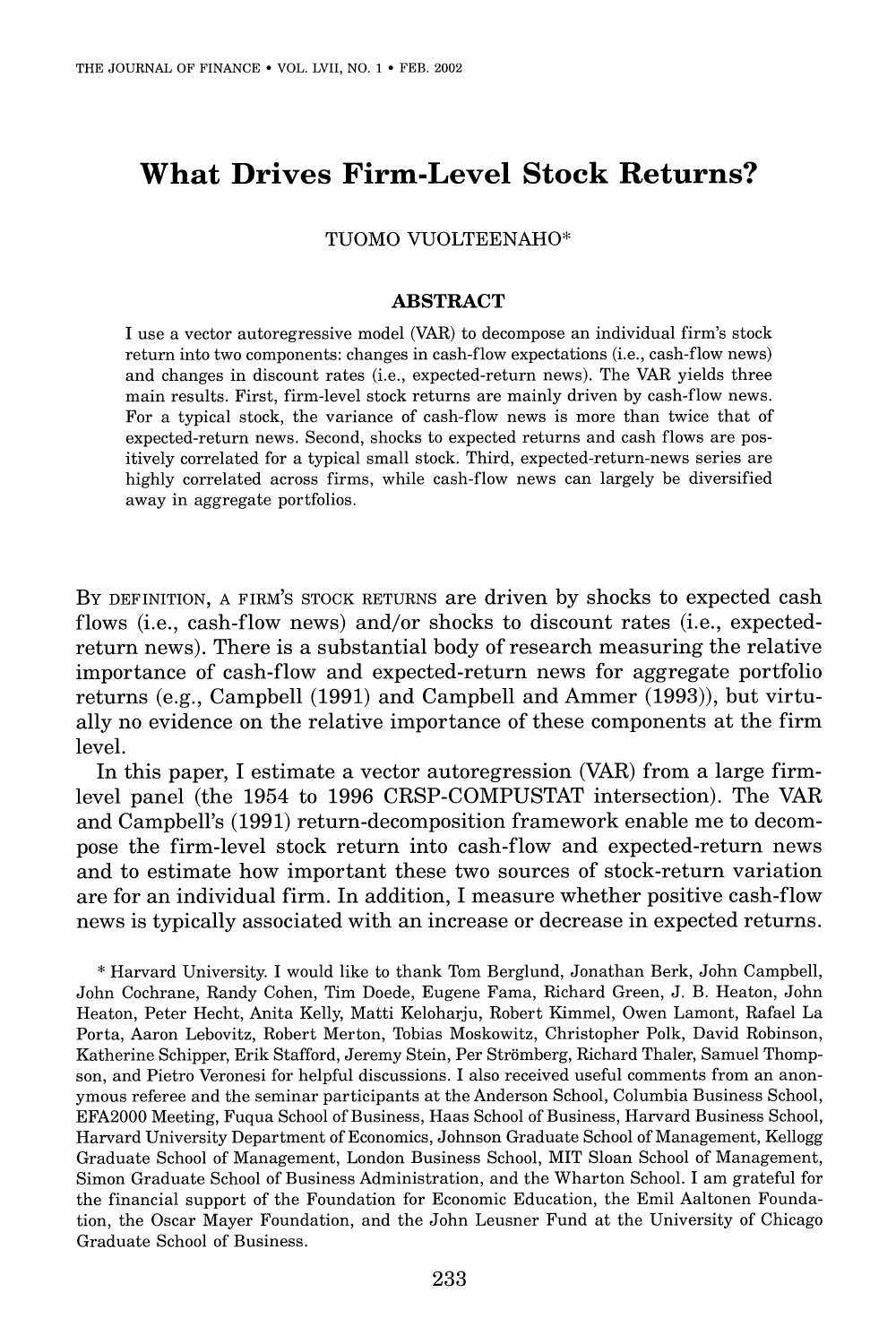**The VAR is designed to capture the following empirical return-predictability results. Historically, small firms have earned higher average stock returns than large firms (Banz's (1981) "size effect"). Past long-term losers have outperformed past long-term winners ("long-term reversal," DeBondt and Thaler (1985)), while past short-term winners have outperformed past shortterm losers ("momentum," Jegadeesh and Titman (1993)). High bookto-market-equity firms have earned higher average stock returns than low book-to-market-equity firms ("book-to-market anomaly," Rosenberg, Reid, and Lanstein (1985)). Controlling for other characteristics, firms with higher profitability have earned higher average stock returns (Haugen and Baker (1996)). Also, high-leverage firms have historically outperformed low-leverage firms (Bhandari's (1988) "leverage effect"). I avoid modeling corporate dividend policy by using an accounting-based present-value model and excluding any dividend-based variables from the VAR.1** 

**My first result concerns the relative importance of cash-flow and expectedreturn news for firm-level stock returns. For excess returns (log stock return less log risk-free return), the variance of expected-return news (0.0645 or standard deviation 22 percent) is approximately one-half of the variance of cash-flow news (0.1002 or standard deviation 32 percent). For marketadjusted returns (log return less cross-sectional average log return), the variance of expected-return news (0.0161 or standard deviation 13 percent) is one-fifth that of cash-flow news (0.0801 or standard deviation 28 percent). Thus, information about future cash flows is the dominant factor driving firm-level stock returns.** 

**The variance decomposition differs by firm size; that is, the market capitalization of equity. Both cash-flow-news and expected-return-news variance decrease as a function of firm size. The ratio of expected-return-news to totalreturn variance is also higher for small firms. The cross-sectional differences in the cash-flow-news variances make sense if large firms are better-diversified portfolios of investment projects than small firms. This diversification argument is unlikely to completely explain the patterns in expected-return-news variances, however.** 

**I also find that cash-flow news is positively correlated with shocks to expected returns for a typical stock. This correlation appears to be the largest for the smallest stocks, declining (nearly) monotonically in size. These correlations are used to interpret previous evidence relating to market over- or underreaction to news about future cash flows.** 

**Finally, I reconcile the firm-level-return-variance decomposition with the aggregate-return-variance decompositions in the previous literature. Campbell and Shiller (1988a, 1988b), Campbell (1991), and Campbell and Ammer** 

**1 Modeling dividend policy is difficult for two reasons. First, the time-series stability of a firm's dividend policy is suspect (Fama and French (2000a)). For example, changing tax laws and increasing use of (nondividend-protected) executive stock options may have caused nearpermanent shifts in a typical firm's dividend policy (Jolls (1998)). Second, because one can observe a wide range of dividend policies (from a high, stable payout ratio to not paying dividends at all), a homogeneous VAR would not adequately capture this persistent cross-sectional heterogeneity.**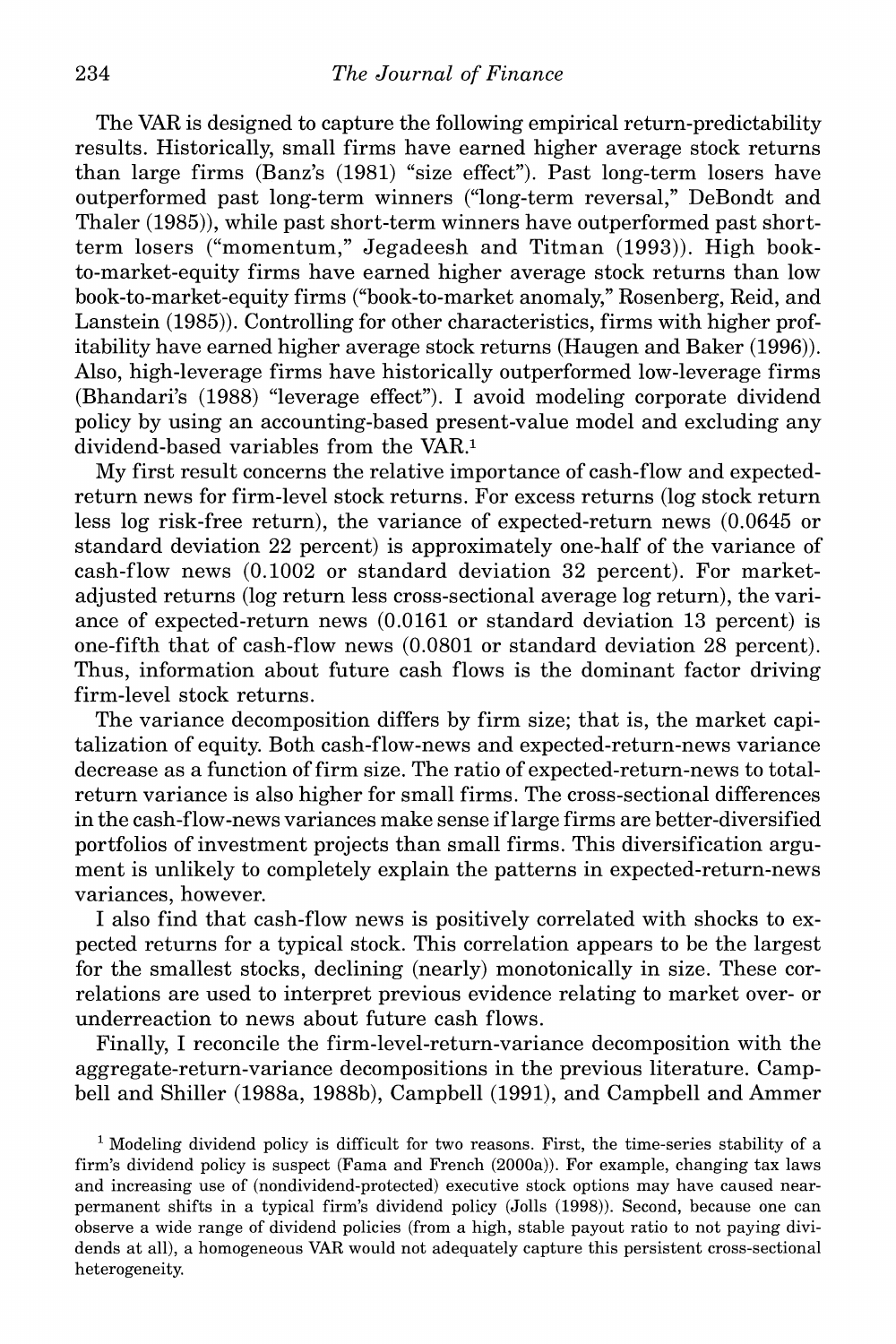**(1993) decompose the variance of aggregate stock returns. In postwar data, the expected-return-news variance dominates the cash-flow-news variance. I show that the highly variable firm-level cash-flow-news component is largely diversified away in aggregate portfolios by calculating the two news series for individual firms and then aggregating them into an equal-weight index portfolio. While the variance of cash-flow news is twice that of expectedreturn news for firm-level excess returns, the cash-flow-news variance is only three-quarters of the expected-return-news variance for an equalweight portfolio. It appears that while cash-flow information is largely firm specific, expected-return information is predominantly driven by systematic, macroeconomic components.** 

**The rest of the paper is organized as follows. Section I outlines the stockreturn-decomposition methodology. Section II describes the sample. Section III discusses the results. Section IV presents the conclusions.** 

# **I. Decomposing the Stock Return**

**Campbell (1991) and Campbell and Ammer (1993) use the dividendgrowth model of Campbell and Shiller (1988a) to decompose aggregate stock returns. In this paper, I use an accounting-based present-value formula derived by Vuolteenaho (2000). This formula uses ROE (earnings over book equity) instead of dividend growth as the basic cash-flow fundamental and provides a natural basis for variable selection in my empirical analysis. Whether one chooses to think about infinite-horizon cash-flow fundamentals in terms of dividend growth or ROE is a matter of taste, however.** 

**Three main assumptions are made in order to derive the ROE-based version of the approximate present-value model. First, book equity (B), dividend (D), and market equity (M) are assumed to be strictly positive. Second,**  the difference between log book equity  $(b)$  and log market equity  $(m)$  and the **difference between log dividend (d) and log book equity are assumed to be stationary, even though the series individually have an integrated component. Third, earnings (X), dividends, and book equity must satisfy the cleansurplus identity:** 

$$
B_t = B_{t-1} + X_t - D_t \tag{1}
$$

**-book equity this year equals book equity last year plus earnings less dividends. Armed with these assumptions, Vuolteenaho (2000) derives a model**  for the log book-to-market ratio (denoted by  $\theta$ ):

$$
\theta_{t-1} = k_{t-1} + \sum_{j=0}^{\infty} \rho^j r_{t+j} - \sum_{j=0}^{\infty} \rho^j (e_{t+j} - f_{t+j}), \tag{2}
$$

where ROE is denoted by  $e_t = \log(1 + X_t/B_{t-1})$ , the excess log stock return by  $r_t = \log(1 + R_t + F_t) - f_t$ , the simple excess stock return by  $R_t$ , the interest rate by  $F_t$ , log one plus the interest rate by  $f_t$ , and a constant plus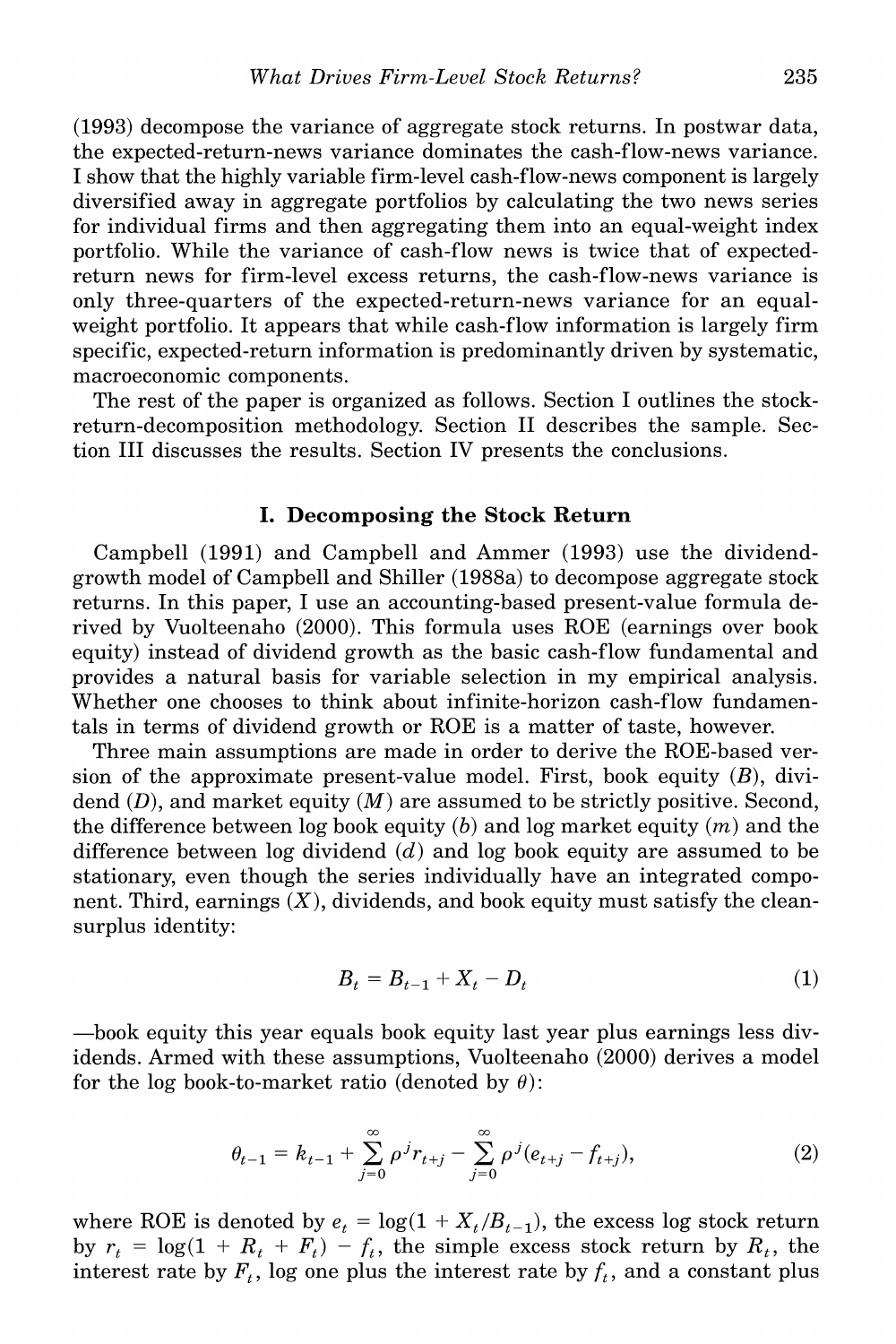**the approximation error by k. Analogously to the Campbell-Shiller (1988a) model, the book-to-market ratio can be (temporarily) low if future cash flows are high and/or future excess stock returns are low.** 

As long as some dividends are paid, the discount coefficient satisfies  $\rho < 1$ ; **the optimal value in my sample is 0.967. (The details of the derivation and**  the choice of  $\rho$  are reproduced in Appendix A.) The results of this paper are **insensitive to small changes in the discount coefficient: All of the main em**pirical results can be reproduced with  $\rho$  set to 0.95 or 1.00.

**Equation (2) allows one to decompose the unexpected stock return into an expected-return component and a cash-flow component, along the lines of**  Campbell (1991). I take the change in expectations of (2) from  $t-1$  to t and **reorganize:** 

$$
r_{t} - E_{t-1}r_{t} = \Delta E_{t} \sum_{j=0}^{\infty} \rho^{j}(e_{t+j} - f_{t+j}) - \Delta E_{t} \sum_{j=1}^{\infty} \rho^{j}r_{t+j} + \kappa_{t},
$$
(3)

where  $\Delta E_t$  denotes the change in expectations from  $t-1$  to t (i.e.,  $E_t(\cdot)$  - $E_{t-1}(\cdot)$ ). Defining the two return components as cash-flow news  $(N_{cf})$  and  $e$ xpected-return news  $(N_r)$  yields

$$
N_{cf,t} = \Delta E_t \sum_{j=0}^{\infty} \rho^j (e_{t+j} - f_{t+j}) + \kappa_t, \qquad N_{r,t} = \Delta E_t \sum_{j=1}^{\infty} \rho^j r_{t+j}.
$$
 (4)

Since  $r_t - E_{t-1}r_t = N_{cf,t} - N_{r,t}$ , the unexpected excess stock return can be **high if either expected future excess returns decrease and/or expected future excess ROEs (i.e., ROE less interest rate) increase.2** 

The approximation error of the return-news equation is denoted by  $\kappa_t$  $\Delta E_t k_{t-1}$ . The error is ascribed to either the cash-flow or expected-return **term, depending on how the model is implemented. Both cases are considered below, and the results are robust to the choice.** 

**The unexpected-return variance is decomposed into three components using equations (3) and (4):** 

$$
var(r_t - E_{t-1}r_t) = var(N_{r,t}) + var(N_{cf,t}) - 2 cov(N_{r,t}, N_{cf,t}).
$$
 (5)

**This variance decomposition in equation (5) is used to assess the importance of expected-return and cash-flow news as drivers of stock returns.** 

**2 Market-adjusted or benchmark-adjusted returns can be decomposed, as well. Apply equation (3) to individual firm-level stock returns and market returns separately, and subtract the latter from the former. As a result, the (unexpected) market-adjusted stock return can be decomposed into components due to above-market expected stock returns and ROEs. When the discussion applies only to market-adjusted quantities, I modify the notation by a tilde. For**  example,  $\tilde{r}_t$  denotes the market-adjusted log stock return.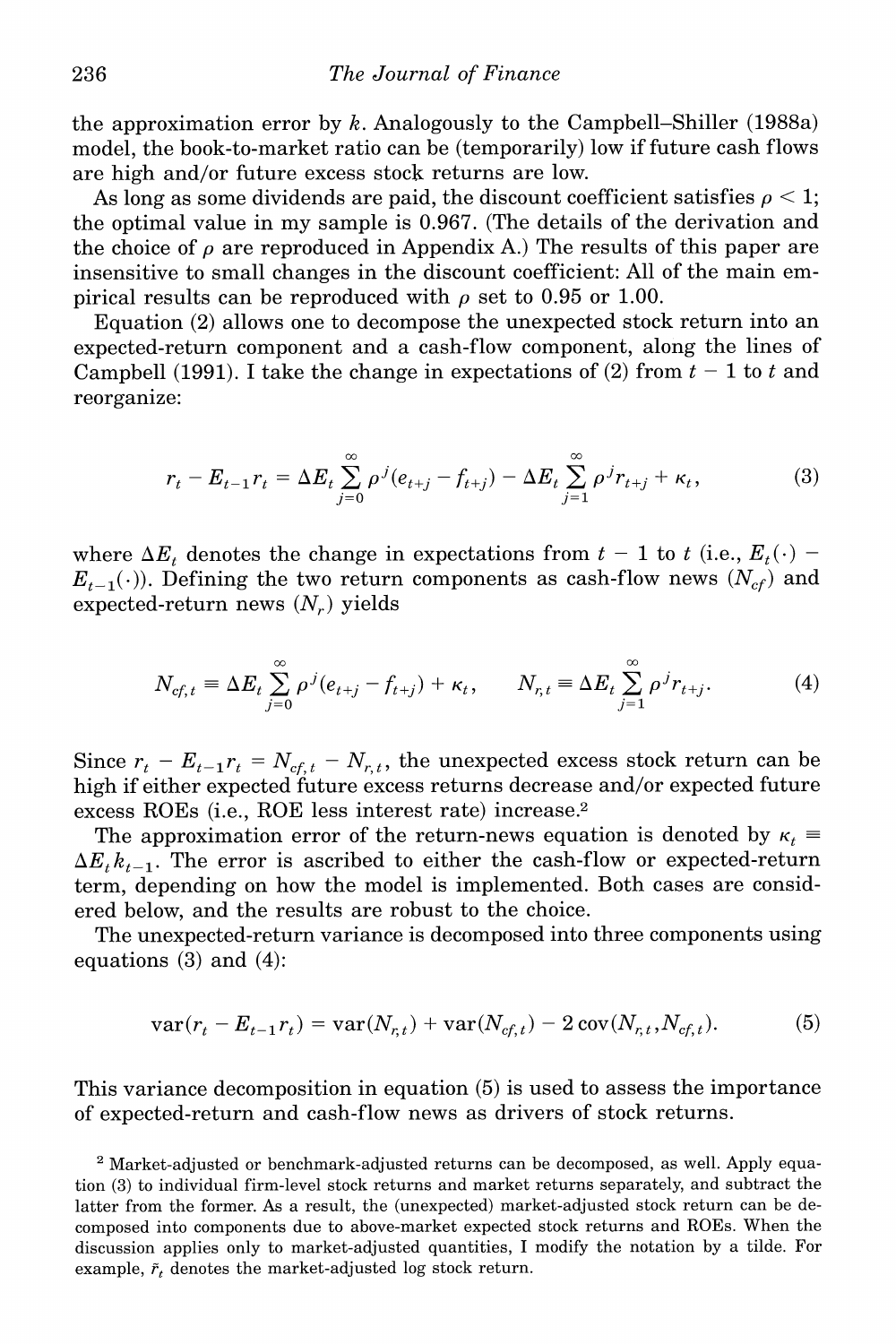# **II. Data**

# **A. Basic Data**

**The basic data come from the CRSP-COMPUSTAT intersection, 1954 to 1996. The Center for Research in Securities Prices (CRSP) monthly stock file contains monthly prices, shares outstanding, dividends, and returns for NYSE, AMEX, and Nasdaq stocks. The COMPUSTAT annual research file contains the relevant accounting information for most publicly traded U.S. stocks. In addition, I use rolled-over one-month Treasury-bill returns from Ibbotson Associates as the risk-free rate. All variables are of annual frequency.** 

# **B. Data Requirements**

**To be included in my sample, a firm-year must satisfy the following COM-PUSTAT data requirements. First, I require all firms to have a December**  fiscal-year end of  $t - 1$ , in order to align accounting variables across firms. Second, a firm must have  $t - 1$ ,  $t - 2$ , and  $t - 3$  book equity available, where t denotes time in years. Third, I require  $t - 1$  and  $t - 2$  net income and **long-term debt data.** 

**A number of CRSP data requirements must also be satisfied. A valid market**equity figure must be available for  $t - 1$ ,  $t - 2$ , and  $t - 3$ . I require that there is a valid trade during the month immediately preceding the period t return. **This requirement ensures that the return predictability is not spuriously induced by stale prices or other similar market microstructure issues. I also require at least one monthly return observation during each of the preceding**  five years, from  $t - 1$  to  $t - 5$ . In addition, I screen out clear data errors and mismatches by excluding firms with  $t-1$  market equity less than \$10 mil**lion and book-to-market more than 100 or less than 1/100. I carefully avoid imposing any COMPUSTAT or CRSP requirements on year t data, because these data are used in the dependent variables of my regressions.** 

# **C. Variable Definitions**

**The stock returns are calculated as follows. The simple stock return is an annual value-weight return on a firm's common stock issues (typically one). If no return data are available, I substitute zeros for both returns and dividends. Annual returns are compounded from monthly returns, recorded from the beginning of June to the end of May. Delisting returns are included when available in CRSP. If a firm is delisted but the delisting return is missing, I investigate the reason for disappearance. If the delisting is performance-related, I assume a -30 percent delisting return. Otherwise, I assume a zero delisting return.3** 

**3 The delisting-return assumptions follow Shumway's (1997) results. Shumway tracks a sample of firms whose delisting returns are missing from CRSP and finds that performance-related delistings are associated with a significant negative return, on average approximately -30 percent. This assumption is unimportant to my final results, however.**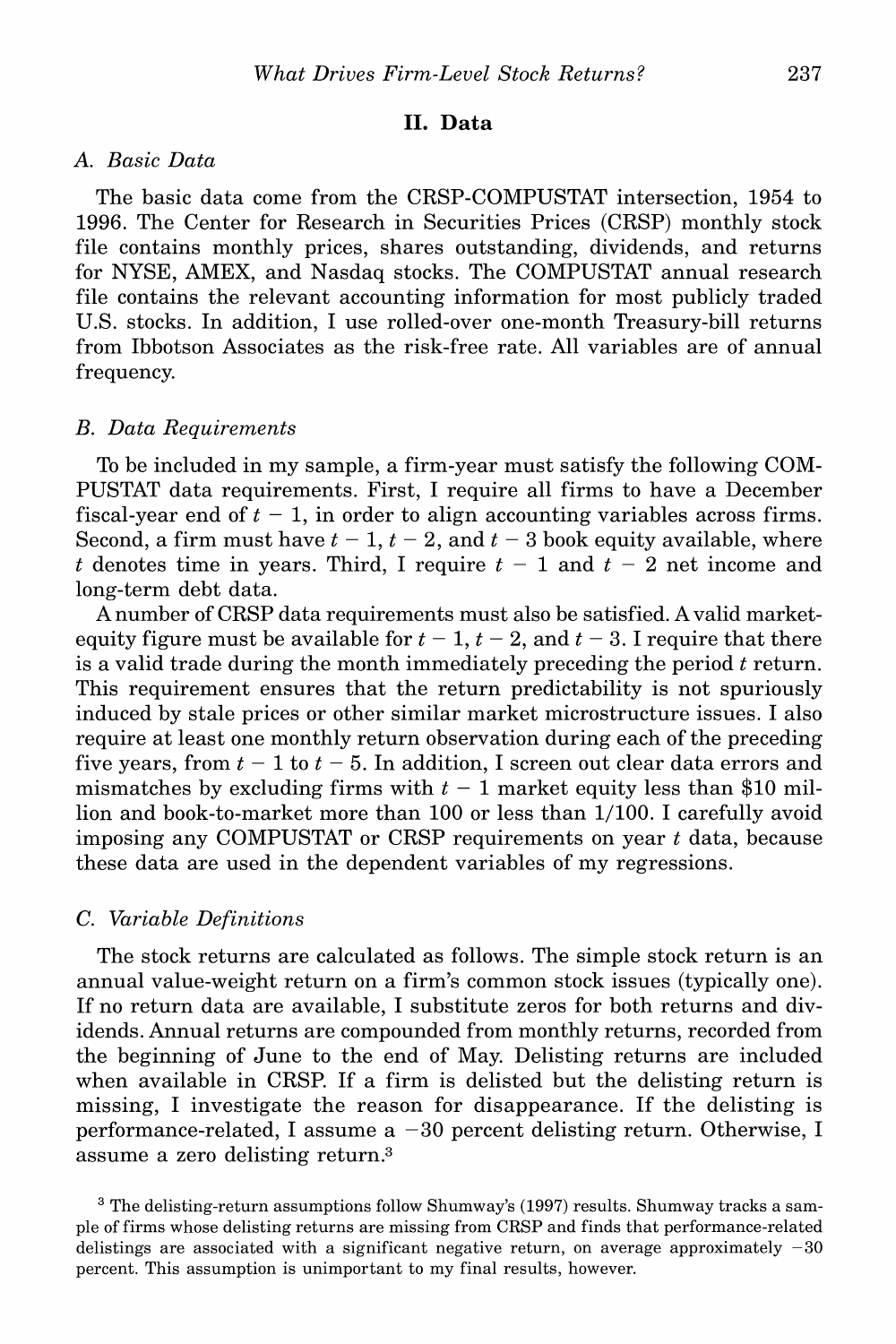**Market equity (combined value of all common stock classes outstanding) is taken from CRSP as of the end of May. If the year t market equity is missing, I compound the lagged market equity with return without dividends.** 

**For book equity, I prefer COMPUSTAT data item 60, but if it is unavailable I use item 235. Also, if short- and/or long-term deferred taxes are available (data items 35 and 71), I add them to book equity. If both data items 60 and 235 are unavailable, I proxy book equity by the last period's book equity plus earnings, less dividends. If neither earnings nor book equity is available, I assume that the book-to-market ratio has not changed and compute the book equity proxy from the last period's book-to-market and this period's market equity. I treat negative or zero book equity values as missing.** 

**GAAP ROE is the earnings over the last period's book equity, measured according to the U.S. Generally Accepted Accounting Principles. I use the COMPUSTAT data item 172, earnings available for common, in the ROE formula. When earnings are missing, I use the clean-surplus formula to compute a proxy for earnings; that is, earnings equals the change in book equity plus dividends. In every case, I do not allow the firm to lose more than its book equity. That is, I define the net income as a maximum of the reported net income (or clean-surplus net income, if earnings are not reported) and negative of the beginning of the period book equity. Hence, the minimum**  GAAP ROE is truncated to  $-100$  percent.

**I calculate leverage as book equity over the sum of book equity and book debt. The book debt is the sum of debt in current liabilities (34), total longterm debt (9), and preferred stock (130).** 

# **D. Transformations**

**The log transformations may cause problems if some stock returns and/or**  ROEs are close to  $-100$  percent or if some of the book-to-market ratios are **close to zero or infinity. I solve this complication by redefining the firm as a portfolio of 90 percent common stock and 10 percent Treasury bills using market values. Every period, the portfolio is rebalanced to these weights. This affects not only stock return and accounting return on equity, but also the book-to-market equity, pulling this ratio slightly towards one. After adding this risk-free investment, the ratios and returns are sufficiently well behaved for log transformations. Simple market and accounting returns on this portfolio closely approximate simple returns on the firm's common stock only. The accounting identities hold for the transformed quantities. Furthermore, this transformation method is superior to purely statistical transformations (such as the Box-Cox transformation), because the transformed quantities still correspond to an investment strategy. The results are robust**  to moderate perturbations  $(+/-0.025)$  of the T-bill weight.

**Each year, market equity is log transformed, cross-sectionally demeaned, and divided by cross-sectional standard deviation to form my size variable. I also log transform leverage. Because these variables are merely indicators whose scale does not matter, I do not make further leverage adjustments.**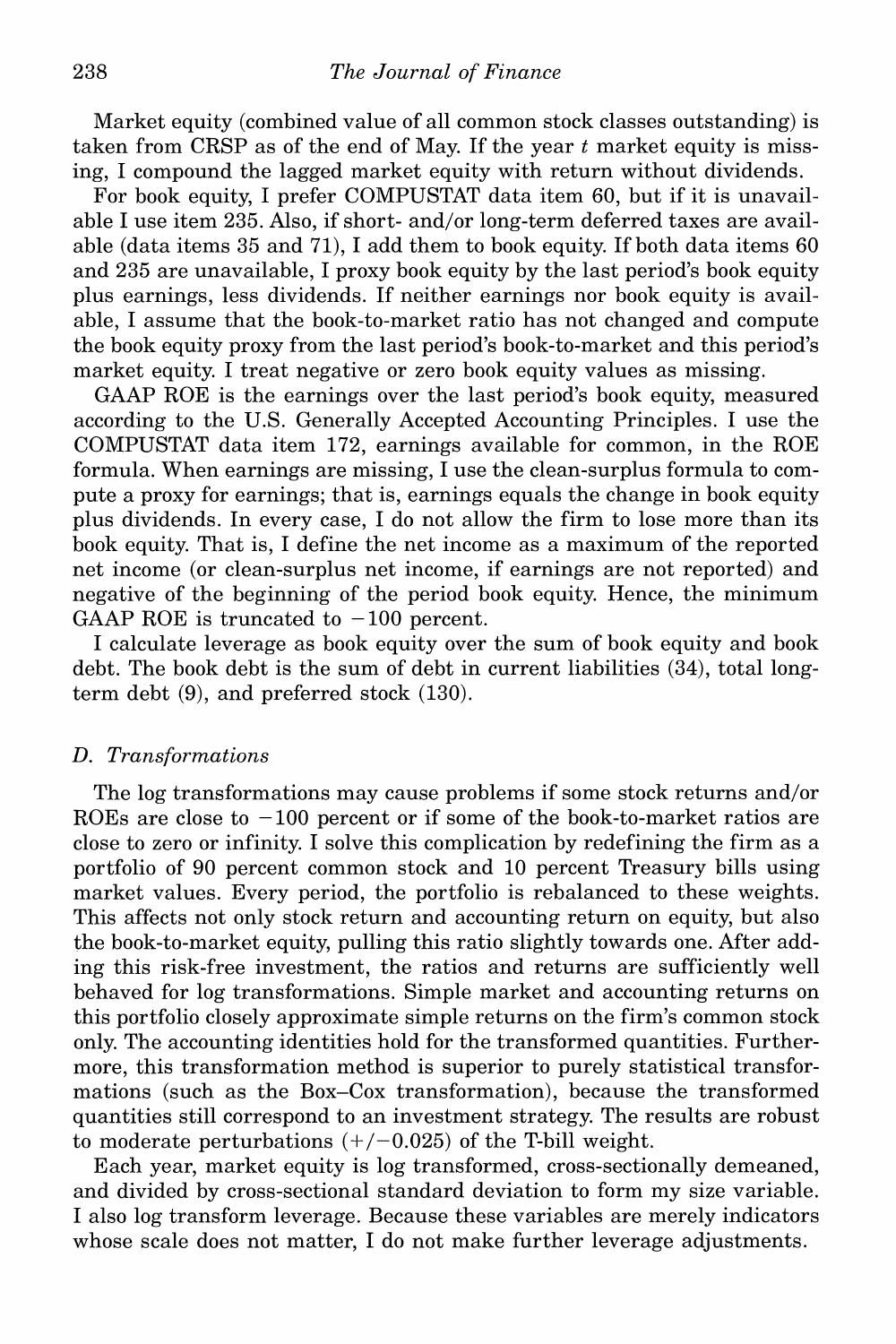#### **Table I**

# **Descriptive Statistics**

**Panel A reports means, standard deviations, and percentiles (minimum, 25 percent, 50 percent, 75 percent, and maximum) of excess log return, r; log U.S. GAAP return on equity in excess of**  risk-free rate,  $e^{GAAP} - f$ ; log leverage, *lev*; and log book-to-market,  $\theta$ .

Panel B shows these descriptive statistics for market-adjusted log return,  $\tilde{r}$ ; market-adjusted log U.S. GAAP return on equity,  $\tilde{e}^{GAAP}$ ; market-adjusted log leverage,  $l\tilde{e}v$ ; and market-adjusted log book-to-market,  $\tilde{\theta}$ . The variables are market-adjusted by subtracting the cross-sectional **average each year.** 

**The descriptive statistics are estimated from the pooled 1954 to 1996 CRSP-COMPUSTAT intersection, consisting of 36,791 firm-years.** 

| Variable                 | Mean      | St. Dev. | Min       | $25%$ -pct                                            | Median    | $75%$ -pct | Max    |
|--------------------------|-----------|----------|-----------|-------------------------------------------------------|-----------|------------|--------|
|                          |           |          |           | Panel A: Descriptive Statistics, Basic Data           |           |            |        |
| r                        | 0.0327    | 0.3223   | $-2.1497$ | $-0.1283$                                             | 0.0419    | 0.2157     | 2.0014 |
| $e^{G AAP}$<br>$-f$      | 0.0075    | 0.2664   | $-2.5755$ | $-0.0027$                                             | 0.0428    | 0.0083     | 3.8693 |
| lev                      | $-0.5794$ | 0.4987   | $-5.5215$ | $-0.7831$                                             | $-0.4684$ | $-0.2395$  | 0.0000 |
| $\theta$                 | $-0.2069$ | 0.6131   | $-3.7796$ | $-0.5783$                                             | $-0.1673$ | 0.2016     | 3.9827 |
|                          |           |          |           | Panel B: Descriptive Statistics, Market-adjusted Data |           |            |        |
| ř                        | $\theta$  | 0.2867   | $-2.1718$ | $-0.1466$                                             | 0.0063    | 0.1602     | 1.9011 |
| $\tilde{e}^{G\!A\!A\!P}$ | $\Omega$  | 0.2640   | $-2.5210$ | $-0.0186$                                             | 0.0280    | 0.0793     | 3.8861 |
| lẽv                      | 0         | 0.4944   | $-4.8967$ | $-0.1998$                                             | 0.1034    | 0.3296     | 0.6453 |
| $\tilde{\theta}$         | $\Omega$  | 0.5606   | $-3.3295$ | $-0.1034$                                             | 0.0448    | 0.3491     | 3.8282 |

# **E. Descriptive Statistics**

**Table I shows descriptive statistics for the variables. Panel A reports means, standard deviations, and percentiles for excess log returns and corresponding variables. Panel B shows the standard deviations and percentiles for market-adjusted variables. I estimate the descriptive statistics from pooled data. Thus, the dispersion metrics capture both cross-sectional and timeseries variation in the variables. A notable feature of the descriptive statistics is that firm-level excess ROE is almost as variable as firm-level excess returns (standard deviation of 0.27 vs. 0.32). Market adjusting the data reduces the return standard deviation considerably but has little effect on the ROE standard deviation.** 

# **III. Results and Discussion**

# **A. Firm-level Variance Decomposition of Market-adjusted Returns**

**A vector autoregressive model provides a convenient way to implement the return and return variance decompositions.** Let  $z_i$ , be a vector of firm**specific state variables describing a firm i at time t. In particular, let the**  first element of  $z_{i,t}$  be the firm's stock return, defined as market-adjusted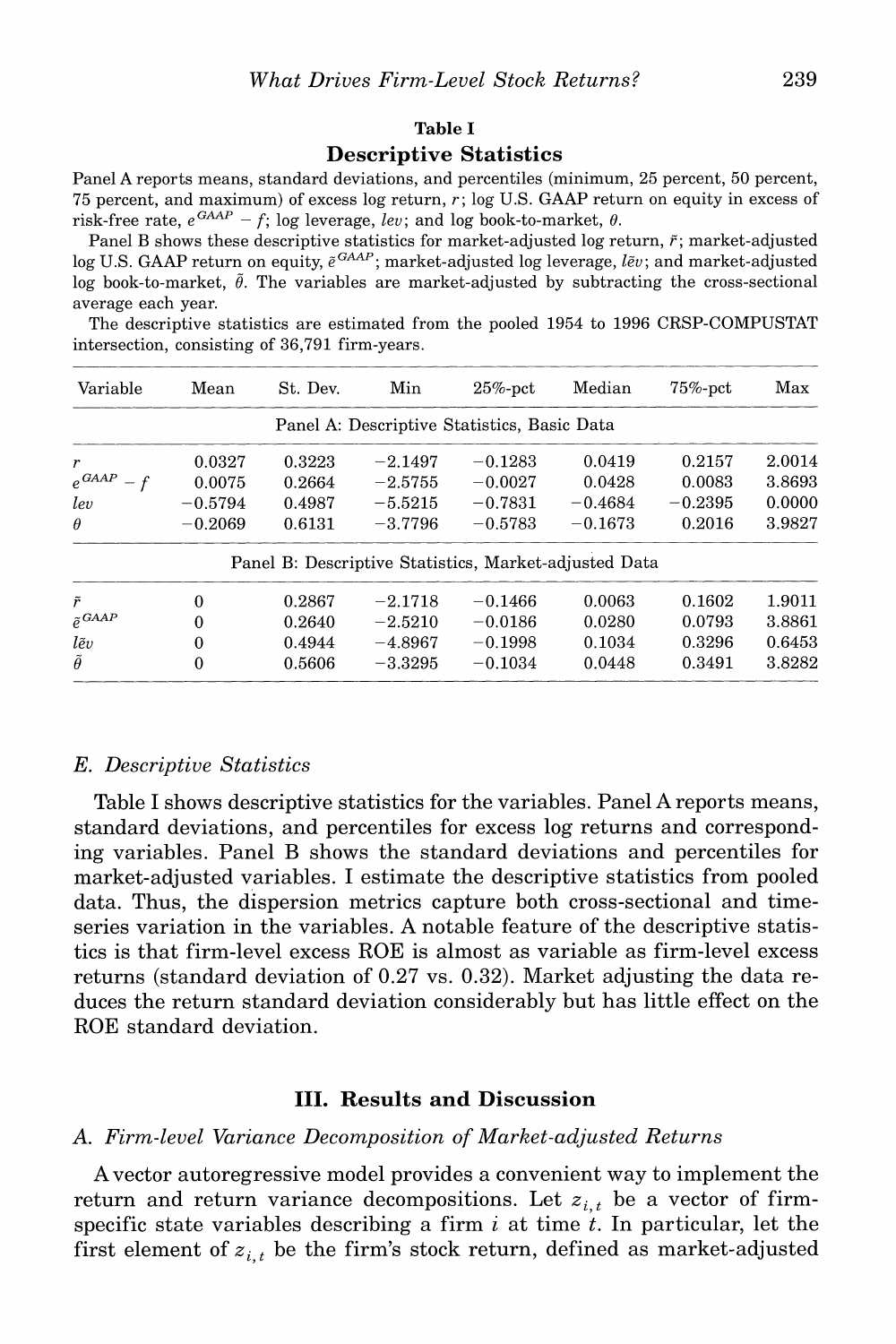**log return. An individual firm's state vector is assumed to follow a linear law:** 

$$
z_{i,t} = \Gamma z_{i,t-1} + u_{i,t}.\tag{6}
$$

**The VAR coefficient matrix F is assumed to be constant, both over time and**  across firms. The error term  $u_{i,t}$  is assumed to have a covariance matrix  $\Sigma$ and to be independent of everything known at  $t - 1$ . At this stage, I make no **assumptions about how the errors are correlated across firms. The model is homogeneous over firms-a firm is expected to behave similarly to others with the same values of the state variables. However, because the error terms are not necessarily perfectly correlated across firms, two firms that are equal today do not have to be equal tomorrow.** 

The VAR implies a return decomposition. Define  $e1' \equiv [1 \ 0 \ ... \ 0]$  and

$$
\lambda' \equiv e \, 1' \rho \Gamma (I - \rho \Gamma)^{-1}.\tag{7}
$$

**The definition (7) introduced by Campbell (1991) simplifies the expressions considerably: Expected-return news can then be conveniently expressed as**   $\lambda' u_{i,t}$  and cash-flow news as  $(e_1' + \lambda') u_{i,t}$ . If returns are unpredictable (i.e., the first row of  $\Gamma$  is zeros), expected-return news is identically zero and the **entire return is due to cash-flow news. Effectively, this method first computes expected-return news directly and then backs out the cash-flow news as unexpected return plus expected-return news. It may seem that this indirect method of calculating cash-flow news as a residual relies on heavier assumptions than does directly calculating the change in the discounted sum of clean-surplus ROEs. Section E.1 uses ROE directly and shows that the results are robust to this choice.** 

**For the variance decomposition of unexpected returns, the innovation co**variance matrix  $\Sigma$  is required, in addition to the  $\Gamma$  matrix. Equation (8) **shows the formulas for the elements of the news covariance matrix:** 

$$
var(N_r) = \lambda' \Sigma \lambda
$$
  

$$
var(N_{cf}) = (e1' + \lambda') \Sigma (e1 + \lambda)
$$
  

$$
cov(N_r, N_{cf}) = \lambda' \Sigma (e1 + \lambda).
$$
 (8)

**In estimating the VAR coefficient matrix, I trade off efficiency for robustness and simplicity. I estimate the VAR from the panel using the weighted least squares (WLS) approach and one pooled prediction regression per state variable. Instead of using the optimal but unknown GLS weights or unit OLS weights, I weigh each cross section equally, much like the Fama-MacBeth (1973) procedure does. In practice this means deflating the data for each firm-year by the number of firms in the corresponding cross section.**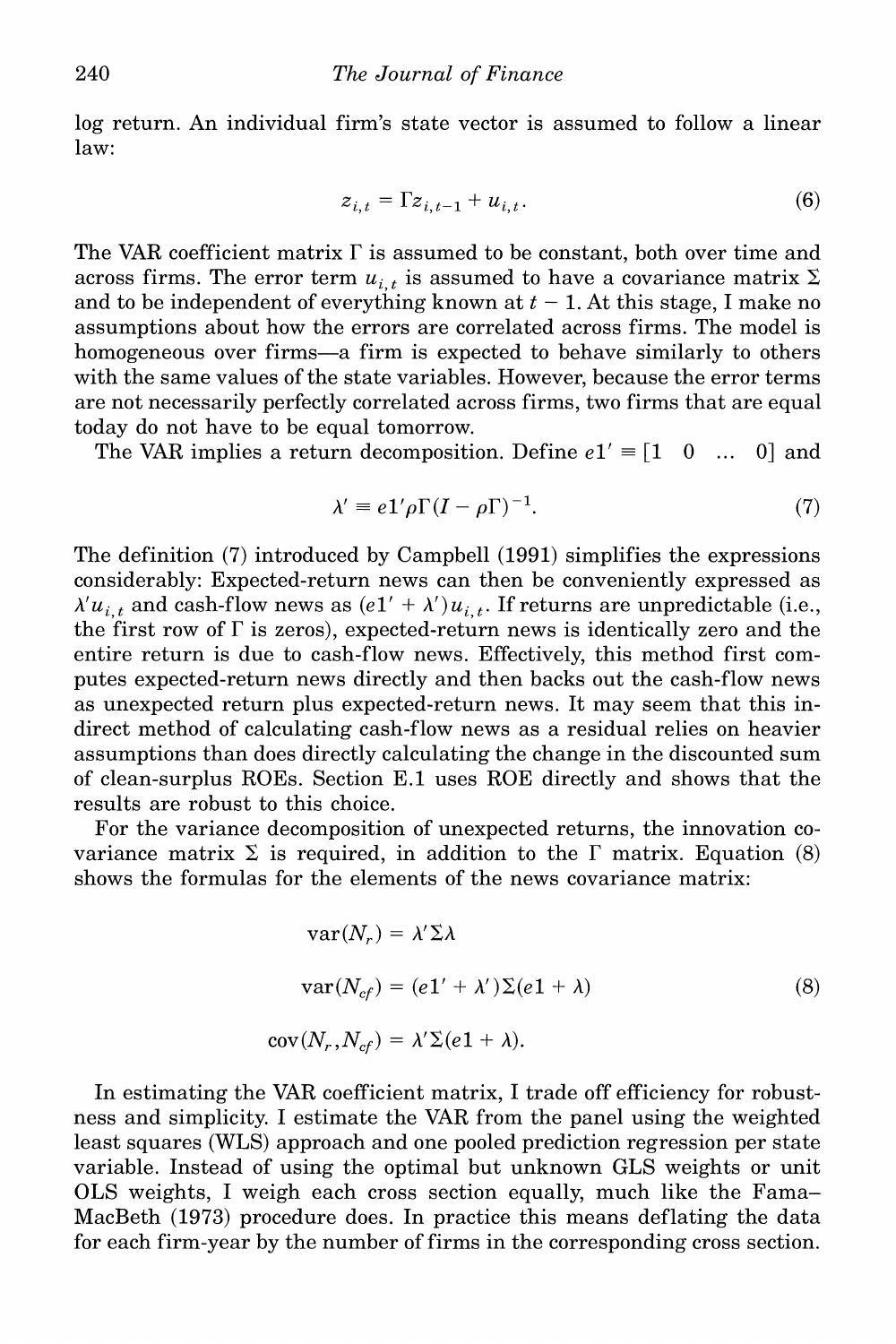# **Table II**

# **Short VAR for Market-adjusted Returns**

**The table reports the parameter estimates for the short VAR. The model variables include**  market-adjusted log stock return,  $\tilde{r}$  (the first element of the state vector  $z$ ); the market-adjusted log book-to-market ratio,  $\tilde{\theta}$  (the second element); and market-adjusted log profitability,  $\tilde{e}$  (the **third element). The parameters in the table correspond to the following system:** 

 $z_{i,t} = \Gamma z_{i,t-1} + u_{i,t}, \qquad \Sigma = E(u_{i,t} u'_{i,t}).$ 

**For each parameter, I report three numbers. The first number (bold) is a weighted least squares estimate of the parameter, where observations are weighted such that each cross section receives an equal weight. The second number (in parentheses) is a robust standard error computed using the Rogers' (1983, 1993) method. The third number (in brackets) is a robust jackknife standard error computed using a jackknife method outlined by Shao and Rao (1993).** 

**I use the 1954 to 1996 CRSP-COMPUSTAT intersection as the sample, in total 36,791 firmyears.** 

|                    |                   | Г              |                   |               | Σ                  |               |
|--------------------|-------------------|----------------|-------------------|---------------|--------------------|---------------|
|                    | $\tilde{r}_{t-1}$ | $\theta_{t-1}$ | $\tilde{e}_{t-1}$ | $\tilde{r}_t$ | $\tilde{\theta}_t$ | $\tilde{e}_t$ |
| $\tilde{r}_t$      | 0.1182            | 0.0477         | 0.1464            | 0.0668        | $-0.0544$          | 0.0130        |
|                    | (0.0224)          | (0.0131)       | (0.0308)          | (0.0040)      | (0.0027)           | (0.0019)      |
|                    | [0.0229]          | [0.0136]       | [0.0315]          | [0.0040]      | [0.0028]           | [0.0020]      |
| $\tilde{\theta}_t$ | 0.0554            | 0.8953         | 0.0570            | $-0.0544$     | 0.0967             | 0.0114        |
|                    | (0.0327)          | (0.0174)       | (0.0494)          | (0.0027)      | (0.0151)           | (0.0021)      |
|                    | [0.0336]          | [0.0180]       | [0.0512]          | [0.0028]      | [0.0152]           | [0.0021]      |
| $\tilde{e}_t$      | 0.1042            | $-0.0264$      | 0.4939            | 0.0130        | 0.0114             | 0.0344        |
|                    | (0.0110)          | (0.0061)       | (0.0595)          | (0.0019)      | (0.0021)           | (0.0053)      |
|                    | [0.0112]          | [0.0063]       | [0.0620]          | [0.0020]      | [0.0021]           | [0.0052]      |

**The OLS and WLS point estimates are similar, and the main findings of the paper are not sensitive to the choice between OLS and WLS. I use two methods to calculate cross-correlation consistent standard errors. The standard error estimates obtained using Rogers' (1983, 1993) robust standard error method agree closely with ones obtained using Shao and Rao's (1993) jackknife method. (Appendix B contains the formulas.)** 

**First, I consider a parsimonious VAR specification. This specification uses market-adjusted log stock return, log book-to-market, and log GAAP ROE as the state variables. Only one lag of each is used to predict the state vector evolution. I dub this specification "the short VAR," because it uses only three predictive coefficients per equation. Parameter estimates (presented in Table II) imply that expected returns are high when past one-year return, the bookto-market ratio, and profitability are high. Expected profitability is high when past stock return and past profitability are high and the book-tomarket ratio is low. The expected future book-to-market ratio is mostly affected by the past book-to-market ratio. As expected, unexpected profitability and stock return covary positively (approximately 0.3 correlation).**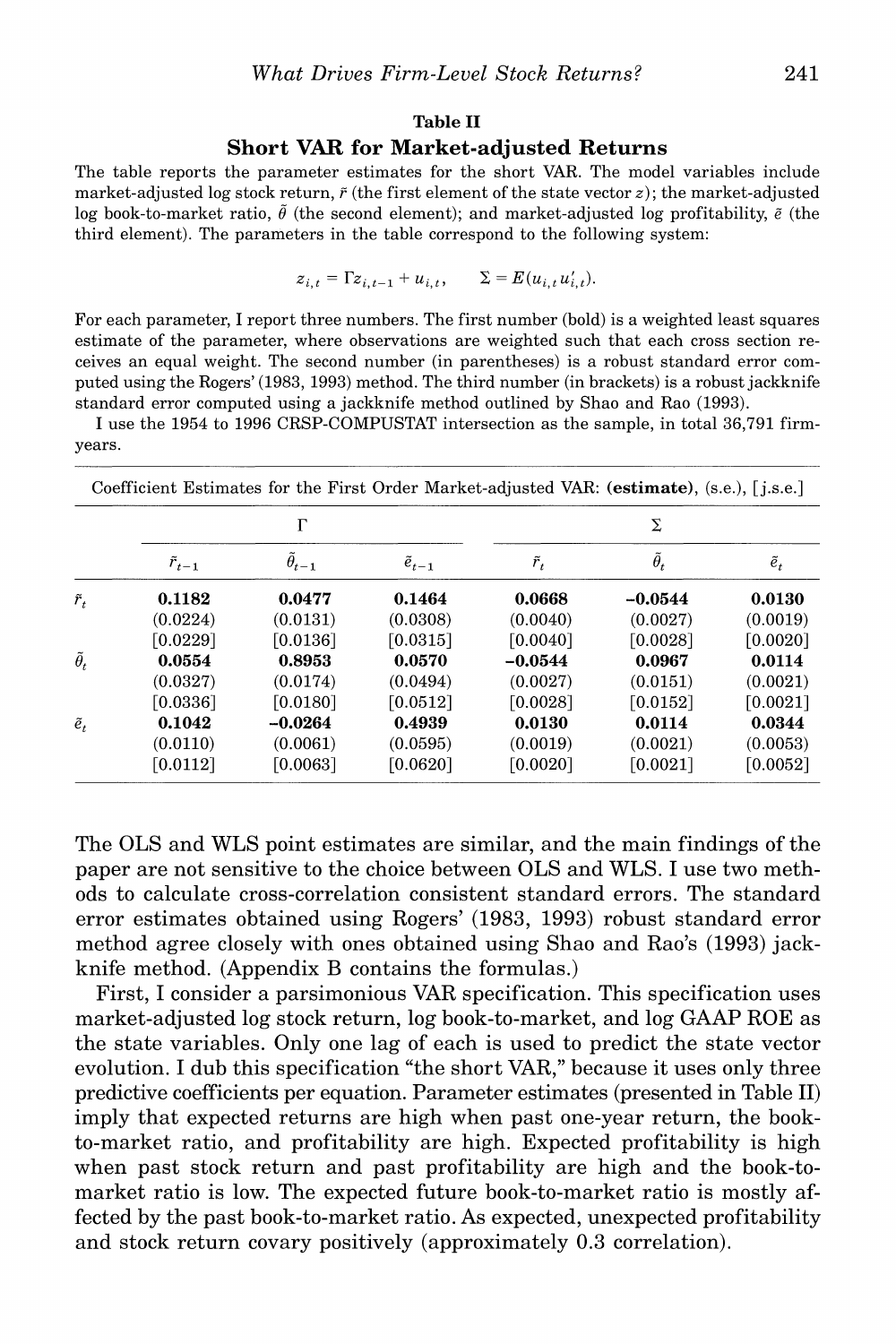



**Figure 1. Cumulative response of returns to shocks. The top graph shows the cumulative response of returns to a 25 percent unexpected return. The impulse response function is calculated from the short VAR in Table II. The 25 percent return shock is induced by setting the first element of the VAR-error vector to 0.25. The other elements of the VAR-error vector are set to their conditional expectations, conditional on the first element being equal to 0.25. The bottom graph shows the cumulative response of returns to a 25 percent cash-flow shock. The typical 25 percent cash-flow shock is induced by setting the VAR-error vector to a constrained maximum likelihood value, imposing a constraint cash-flow news equal to 0.25. The solid horizontal line is set to 25 percent on both graphs. Dashed lines denote +/- standard-error bounds, calculated with the jackknife.** 

**Figure 1 illustrates how the short VAR captures the main stylized returnpredictability facts in the previous literature. The top graph of Figure 1 shows the cumulative response of returns to a 25 percent return shock. Initially, the price continues its rise for one year, then flat-lines for two years, and then slowly decays for decades. In the end, 23 percentage points are permanent and 2 percentage points temporary. These price-momentum and price-reversal patterns are roughly consistent with the results of DeBondt and Thaler (1985) and Jegadeesh and Titman (1993, 1999).** 

**The bottom graph of Figure 1 shows the cumulative response of returns to a 25 percent cash-flow shock. If expected returns were constant, this shock would result in exactly 25 percent realized return. Instead, the initial response is only 20 percent. According to one interpretation, a cash-flow shock typically coincides with a temporary increase in risk, and hence in equilib-**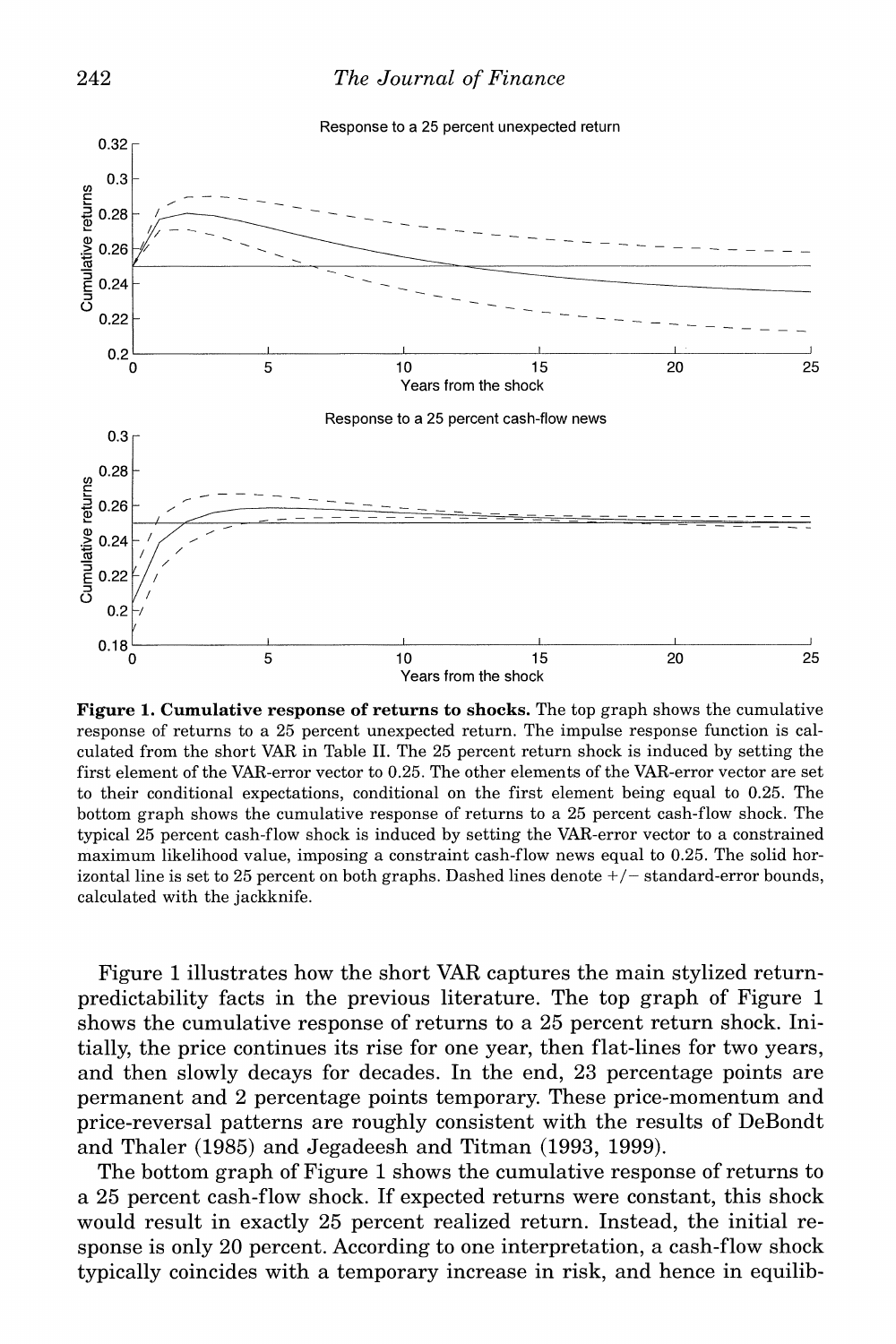**rium expected returns. Another interpretation is that it takes the market two years to fully incorporate the cash-flow shock into prices. Irrespective of the interpretation, these patterns are consistent with the results summarized in Bernard and Thomas (1989, 1990).** 

**The variance decomposition implied by the short VAR is shown in Panel A of Table III, and cash-flow news is the main driver of firm-level stock returns. The expected-return-news standard deviation is 13 percent (variance 0.0161 with 0.0069 standard error) and the cash-flow-news standard deviation is 28 percent (variance 0.0801 with 0.0130 standard error). The ratio of expected-return-news variance to total-unexpected-return variance is approximately 0.25 (with 0.10 standard error). The correlation between the two news series is 0.41 and 3.4 standard errors from zero.** 

**I also confirm these basic results by estimating a richer, "long" VAR. The predictive variables include four lags of past stock returns, the book-tomarket ratio, two lags of profitability, two lags of leverage, and one lag of size. I motivate this lag order as a second-order cointegrating VAR, with additional lags of returns to capture possible longer horizon return autocorrelation that is not captured by the book-to-market ratio. The long VAR variance-decomposition results are shown in Panel B of Table III. The results are similar to the short VAR results. The estimated expected-return variance is slightly larger and the correlation between the two news terms is slightly higher. Due to the additional free parameters, the standard errors are somewhat larger, however. Many other elaborate specifications give sim**ilar results—the qualitative results are not sensitive to the lag order.

**These results suggest that the firm-level returns are mainly driven by cash-flow news, but this does not necessarily imply that the expected-return variation is unimportant for firm-level stock prices. For example, there may be stable and significant low-frequency variation in expected returns that has little effect on one-period unexpected returns but causes large, nearpermanent swings in prices.** 

To examine price-level effects, I define "atypical discount,"  $p_r$ , as

$$
p_{r,t-1} = \sum_{j=0}^{\infty} \rho^j (E_{t-1} r_{t+j} - \bar{r}).
$$
\n(9)

Above,  $\bar{r} = E(r)$  denotes the normal or typical log risk premium or discount **rate.4 As seen from equation (9), atypical discount is the cumulative effect of return predictability on prices. The log market value of a firm equals the firm's log book equity, plus the future expected log ROEs discounted at typical discount rates, less the firm's atypical discount:** 

$$
m_{t-1} \approx b_{t-1} + \sum_{j=0}^{\infty} \left[ \rho^{j} E_{t-1} (e_{t+j} - \bar{r}) \right] - p_{r,t-1}.
$$
 (10)

**<sup>4</sup>In the case of market-adjusted returns and homogenous VAR, this typical risk premium is identically zero.**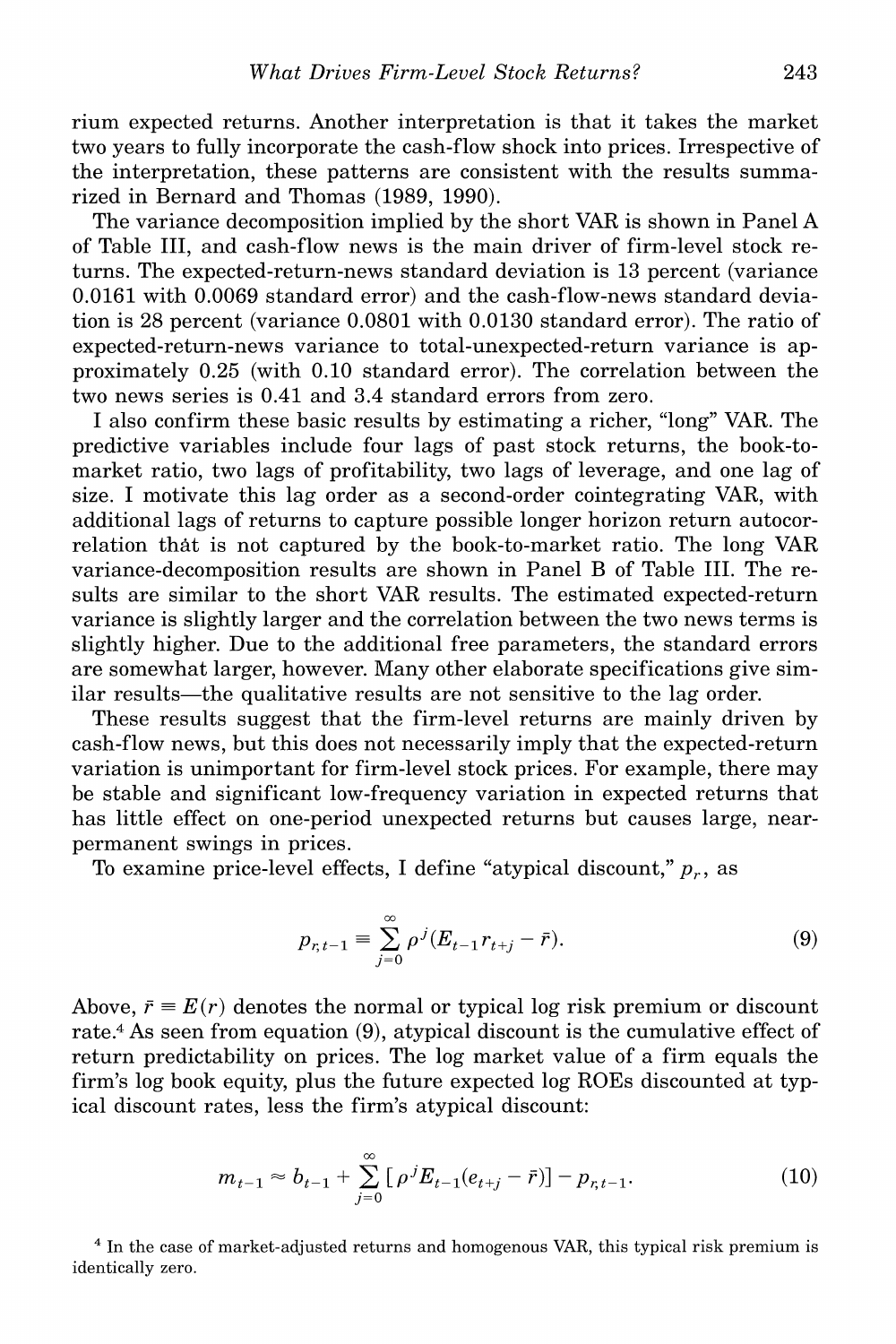| Both VAR specifications 1                                                              | have the structure              |                                 | The table reports a variance decomposition of market-adjusted returns and other derived statistics calculated from the two VAR specifications.                                                                                                                                                                                                                                                                                                   |                    |
|----------------------------------------------------------------------------------------|---------------------------------|---------------------------------|--------------------------------------------------------------------------------------------------------------------------------------------------------------------------------------------------------------------------------------------------------------------------------------------------------------------------------------------------------------------------------------------------------------------------------------------------|--------------------|
|                                                                                        |                                 |                                 | $\label{eq:sum} \Sigma = E(u_{i,t}u'_{i,t}).$<br>$z_{i,t} = \Gamma z_{i,t-1} + u_{i,t},$                                                                                                                                                                                                                                                                                                                                                         |                    |
| market-adjusted log profitability, ë.<br>The short VAR (Panel<br>The long VAR in Panel |                                 |                                 | A) state vector includes market-adjusted log stock return, $\tilde{r}$ ; the market-adjusted log book-to-market ratio, $\tilde{\theta}$ ; and<br>B includes four lags of market-adjusted log stock return, $\tilde{r}$ ; the market-adjusted log book-to-market ratio, $\tilde{\theta}$ ; two lags<br>of market-adjusted log profitability, $\tilde{e}$ ; two lags of market-adjusted leverage, $\ell \tilde{e}$ y; and the size variable, size. |                    |
| I use the 1954 to 1996                                                                 |                                 |                                 | The first number (bold) is a point estimate computed using the weighted least squares estimates of the parameters. The second number (in<br>brackets) is a robust jackknife standard error computed using a jackknife method outlined by Shao and Rao (1993).<br>CRSP-COMPUSTAT intersection as the sample, in total 36,791 firm-years.                                                                                                          |                    |
| Cov. matrix                                                                            | ż                               | Ncf                             |                                                                                                                                                                                                                                                                                                                                                                                                                                                  |                    |
|                                                                                        |                                 |                                 | Panel A: Distribution of the Expected-return and Cash-flow News from the Short VAR; (estimate), $[j.s.e.]$                                                                                                                                                                                                                                                                                                                                       |                    |
| Expected-return news (Nr)                                                              | [0.0069]<br>0.0161              | $\left[0.0074\right]$<br>0.0147 | Correlation between expected-return and cash flow news:                                                                                                                                                                                                                                                                                                                                                                                          | [0.1200]<br>0.4092 |
| Cash-flow news (Ncf)                                                                   | [0.0074]<br>0.0147              | [0.0130]<br>0.0801              | Ratio of expected-return-news variance to total unexpected-return variance:                                                                                                                                                                                                                                                                                                                                                                      | [0.0984]<br>0.2412 |
|                                                                                        |                                 |                                 | Panel B: Distribution of the Expected-return and Cash-flow News from the Long VAR; (estimate), [j.s.e.]                                                                                                                                                                                                                                                                                                                                          |                    |
| Expected-return news (Nr)                                                              | $\left[0.0107\right]$<br>0.0203 | [0.0176]<br>0.0195              | Correlation between expected-return and cash flow news:                                                                                                                                                                                                                                                                                                                                                                                          | [0.2392]<br>0.4679 |
| Cash-flow news (Ncf)                                                                   | [0.0176]<br>0.0195              | 0.0285<br>0.0856                | Ratio of expected-return-news variance to total unexpected-return variance:                                                                                                                                                                                                                                                                                                                                                                      | 0.3029<br>[0.1501] |
|                                                                                        |                                 |                                 |                                                                                                                                                                                                                                                                                                                                                                                                                                                  |                    |
|                                                                                        |                                 |                                 |                                                                                                                                                                                                                                                                                                                                                                                                                                                  |                    |

Table III

**244 The Journal of Finance**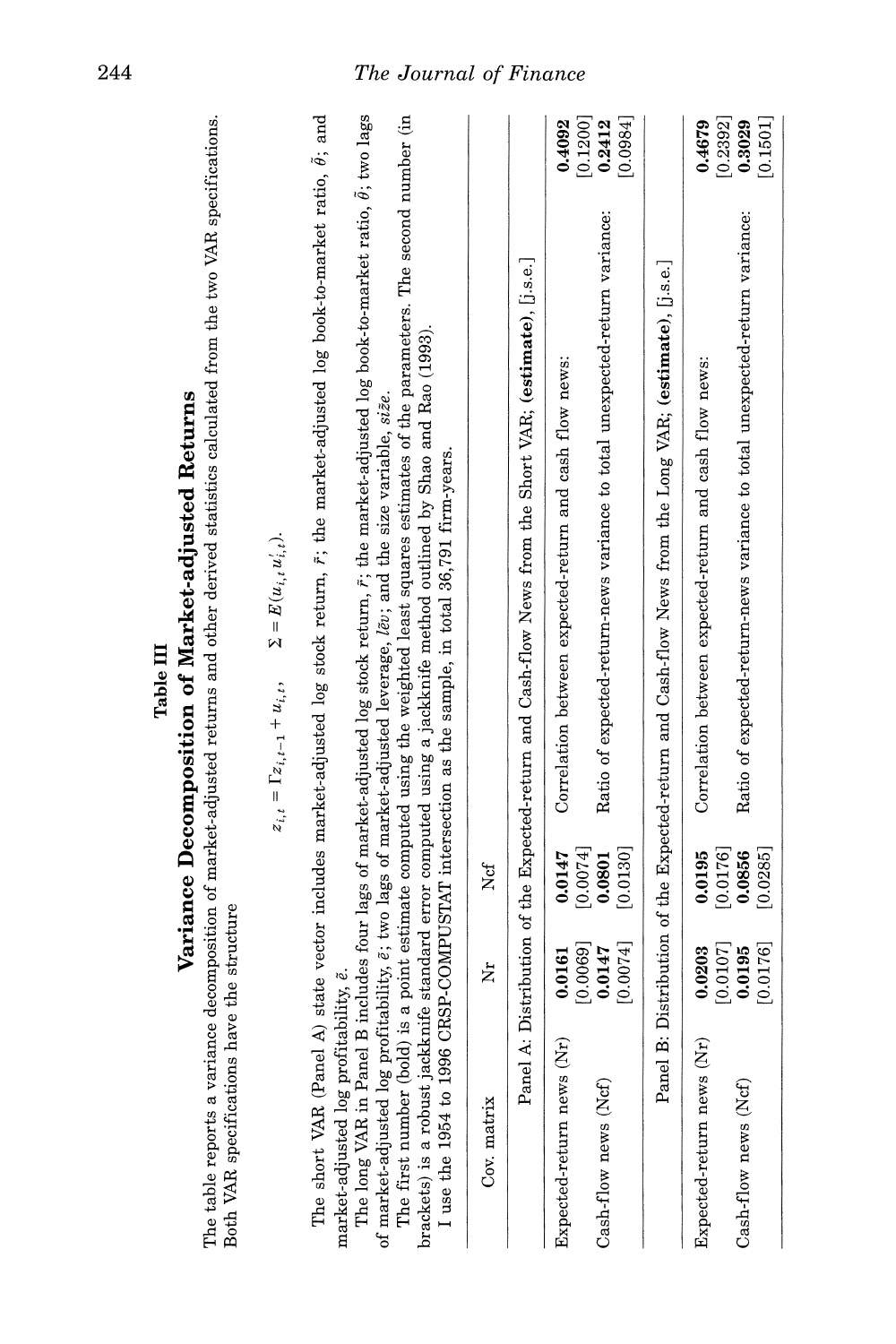

**Figure 2. Histogram of atypical discounts. The figure graphs a histogram of fitted values of market-adjusted atypical discounts, 36,791 observations. The market-adjusted atypical dis**count is defined as  $\tilde{p}_{r,t-1} = \sum_{j=0}^{\infty} \rho^j E_{t-1} \tilde{r}_{t+j}$ . The fitted values of atypical discounts are com**puted from the short VAR in Table II.** 

**Substituting definition (9) in equation (10) recovers equation (2). (Cochrane (1991, 1992) discusses similar decompositions in the context of the aggregate stock market.)** 

**If a stock's atypical discount is high, the expected future returns on this stock are also high and the stock price is low (relative to the expected cash flows). At any point in time, stocks with a large positive atypical discount could be classified as "value" stocks, and stocks with large negative atypical discount as "glamour" stocks.** 

**One can use the homogenous VAR to assess the variability of market**adjusted atypical discounts,  $\tilde{p}_{r,t-1} = \sum_{j=0}^{\infty} \rho^{j} E_{t-1} \tilde{r}_{t+j}$ . Within the VAR, market-adjusted atypical discount is calculated as  $\rho^{-1}\lambda'(z_{t-1} - \bar{z})$  and the variance of atypical discounts as  $\rho^{-2}\lambda' \text{cov}(z)\lambda$ , where  $\bar{z}$  denotes the mean **state vector. The variance estimate computed using the VAR parameter estimates is 0.0673 with 0.0278 standard error. I also approximate the distri**bution of  $\tilde{p}_{r,t-1}$  with the histogram of the fitted values of  $\tilde{p}_{r,t-1}$  computed **from the VAR, shown in Figure 2. As seen from Figure 2, it is slightly more likely that a stock's atypical discount is extremely low (i.e., expected returns**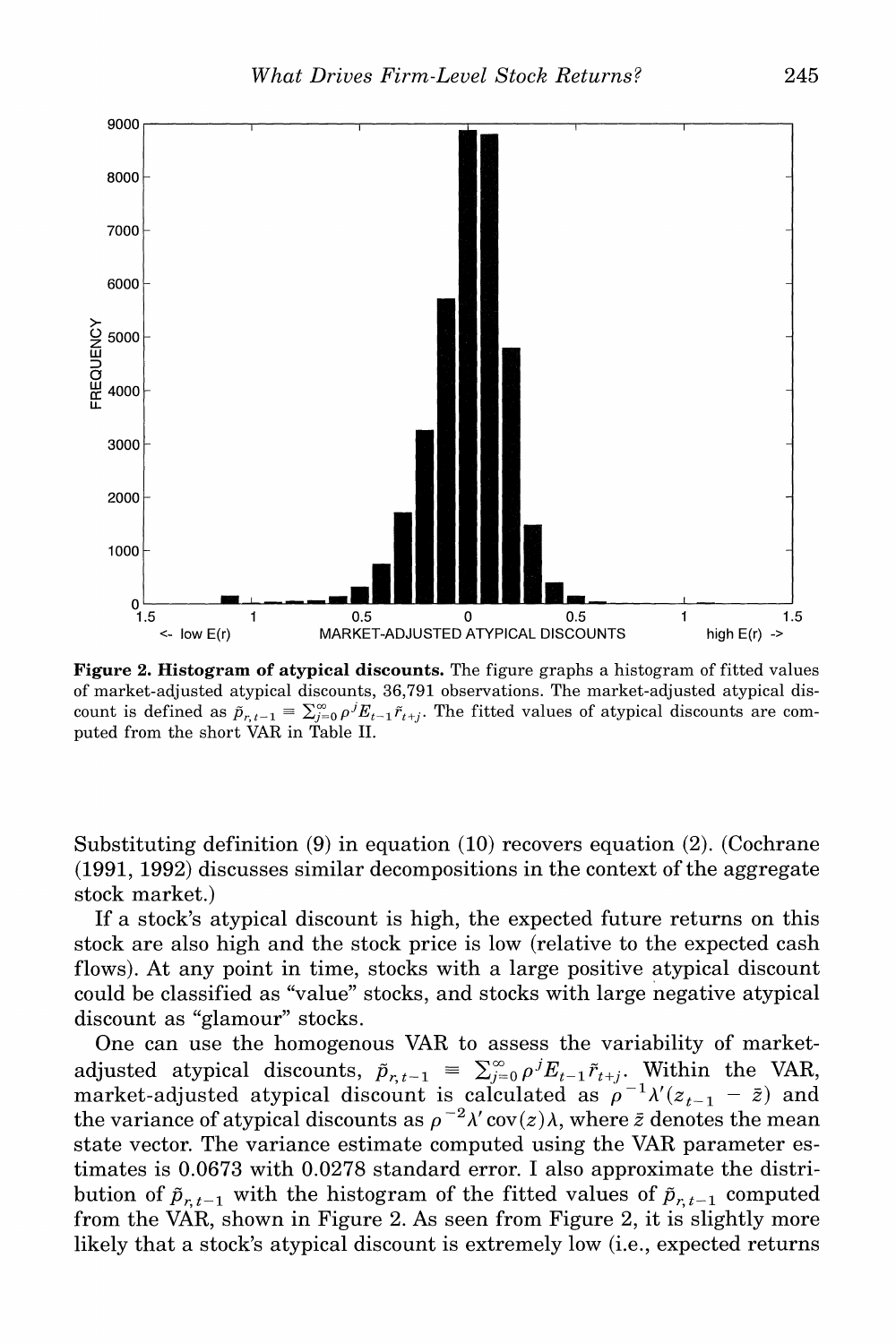**are extremely low) than extremely high (i.e., expected returns are extremely**  high), where extreme is taken to mean  $\exp(\tilde{p}_{r,t-1})$  more than half the mar**ket price or twice the market price. Atypical discounts outside this interval are rare.** 

**I interpret these price-level results as showing that, while cash-flow news is more important than expected-return news, expected-return variation still has an economically significant impact on firm-level stock prices.** 

# **B. Variance Decomposition of Market-adjusted Returns as a Function of Firm Size**

**The covariance matrix of news terms may vary as a function of the firm's characteristics. One way to allow for such variation is to let the VAR-error**  covariance matrix  $\Sigma$  vary across firms, while assuming that VAR coefficient **matrix F is common for all stocks. In Table IV, I sort stocks based on firm size (i.e., market value of equity). Then, I estimate separate variance decompositions for stocks in each cell by assuming that the stocks in a particular**  cell share the same VAR-error covariance matrix  $\Sigma$  and all stocks share the **same VAR transition matrix F. (Allowing the transition matrices to differ across groups would induce additional complications, because the infinitesum formulas used in the variance decomposition would have to be modified to account for probability of migration from one size-group to another.)5** 

**Contrasting the large-stock results with the small-stock results provides an interesting comparison. As seen from Figure 3, there are clear, (near) monotonic patterns in the news variances and correlation. The news variances, the ratio of expected-return-news variance to cash-flow-news variance, and the correlation between the news terms appear to be decreasing functions of size.** 

**For the largest stocks (in decile ten), the variance of cash-flow news is eight times that of expected-return news, and the estimated correlation between the news terms is statistically insignificant and economically small. Almost all of the large-stock market-adjusted-return variance is due to cashflow news.** 

**For the smallest stocks (in decile one), cash-flow fundamentals are highly variable with standard deviation of 41 percent. Expected-return-news standard deviation of 20 percent is also much higher than that of large stocks. For small firms, the expected-return and cash-flow news are strongly cor-**

 $5$  Because I constrain the transition matrix  $\Gamma$  to be equal across size groups, the size-related **heterogeneity in the variance-decomposition results might be an artifact of the restriction of equal transition matrices across size groups. To investigate this possibility, I assume that each**  firm's assignment to a size quartile is permanent and estimate a separate  $\Gamma$  matrix for each **size quartile. The results obtained under these assumptions have larger standard errors, but the point estimates support my conclusions: The cash-flow-news variance (Ql: 0.1662, Q2: 0.0843, Q3: 0.0488, Q4: 0.0379), expected-return-news variance (Qi: 0.0416, Q2: 0.0147, Q3: 0.0064, Q4: 0.0061), news correlation (Ql: 0.63, Q2: 0.37, Q3: 0.07, Q4: 0.16), and ratio of expected-returnnews to total-return variance (Ql: 0.41, Q2: 0.20, Q3: 0.12, Q4: 0.16) generally decrease with firm size.**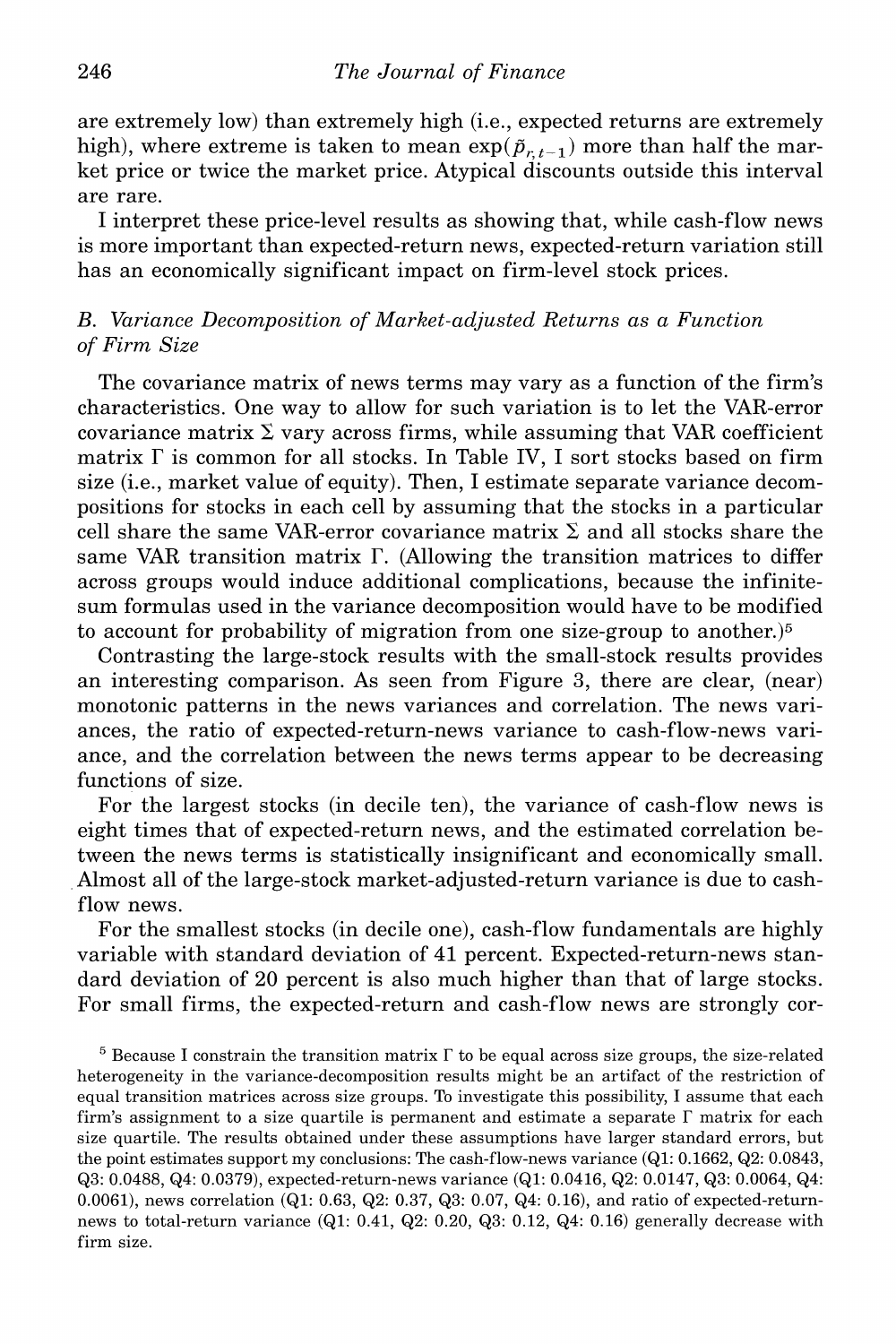#### **Table IV**

# **Variance Decomposition as a Function of Firm Size**

**The table reports a local variance decomposition of market-adjusted returns for small and large stocks. The VAR specification has the structure** 

 $z_{i,t} = \Gamma z_{i,t-1} + u_{i,t}$ ,  $\Sigma$ (characteristics) =  $E(u_{i,t}u'_{i,t})$  characteristics).

The state vector includes market-adjusted  $log$  stock return,  $\tilde{r}$ ; the market-adjusted  $log$  bookto-market ratio,  $\tilde{\theta}$ ; and market-adjusted log profitability,  $\tilde{e}$ . The characteristic affecting the **error covariance matrix is firm size (i.e., market value of equity).** 

**The table estimates a separate variance decomposition for each of the size deciles. For every cell, I report five statistics: the variance of expected-return news (var(Nr)), the variance of cashflow news (var(Ncf)), the covariance between the news terms (N-Cov), the correlation between the news terms (N-Corr), and the regression coefficient of return on cash-flow news (b).** 

**For each statistic, I report two numbers. The first number (bold) is a point estimate computed using the weighted least squares estimates of the parameters. The second number (in brackets) is a robust jackknife standard error computed using a jackknife method outlined by Shao and Rao (1993).** 

**I use the 1954 to 1996 CRSP-COMPUSTAT intersection as the sample, in total 36,791 firmyears.** 

|                |          | Variance decomposition as a function of the firm size |          |          |            |
|----------------|----------|-------------------------------------------------------|----------|----------|------------|
|                | Var(Nr)  | Var(Ncf)                                              | $N-Cov$  | N-Corr   | b          |
| Small          | 0.0410   | 0.1673                                                | 0.0476   | 0.5751   | 0.7154     |
|                | [0.0166] | [0.0303]                                              | [0.0191] | [0.0876] | [0.0683]   |
| $\overline{2}$ | 0.0326   | 0.1394                                                | 0.0359   | 0.5320   | 0.7426     |
|                | [0.0133] | [0.0246]                                              | [0.0153] | [0.1039] | $[0.0729]$ |
| 3              | 0.0210   | 0.1013                                                | 0.0197   | 0.4264   | 0.8059     |
|                | [0.0092] | [0.0179]                                              | [0.0101] | [0.1251] | [0.0724]   |
| 4              | 0.0160   | 0.0834                                                | 0.0127   | 0.3477   | 0.8479     |
|                | [0.0069] | [0.0140]                                              | [0.0072] | [0.1322] | [0.0660]   |
| 5              | 0.0149   | 0.0831                                                | 0.0144   | 0.4105   | 0.8263     |
|                | [0.0067] | [0.0147]                                              | [0.0082] | [0.1420] | [0.0738]   |
| 6              | 0.0105   | 0.0636                                                | 0.0074   | 0.2866   | 0.8834     |
|                | [0.0044] | [0.0099]                                              | [0.0045] | [0.1389] | [0.0585]   |
| $\overline{7}$ | 0.0088   | 0.0516                                                | 0.0048   | 0.2262   | 0.9063     |
|                | [0.0044] | [0.0077]                                              | [0.0041] | [0.1562] | [0.0712]   |
| 8              | 0.0071   | 0.0423                                                | 0.0031   | 0.1777   | 0.9273     |
|                | [0.0036] | $\lceil 0.0064 \rceil$                                | [0.0031] | [0.1598] | [0.0672]   |
| 9              | 0.0053   | 0.0373                                                | 0.0012   | 0.0844   | 0.9682     |
|                | [0.0029] | [0.0054]                                              | [0.0026] | [0.1865] | [0.0688]   |
| Big            | 0.0040   | 0.0319                                                | 0.0003   | 0.0257   | 0.9909     |
|                | [0.0022] | [0.0046]                                              | [0.0021] | [0.1961] | [0.0681]   |

**related (correlation 0.58 with 0.09 standard error), while this correlation is approximately zero for large stocks. Since the covariance term is so large and positive, the estimated small-stock unexpected-return variance is, in fact, slightly lower than the estimated cash-flow-news variance.**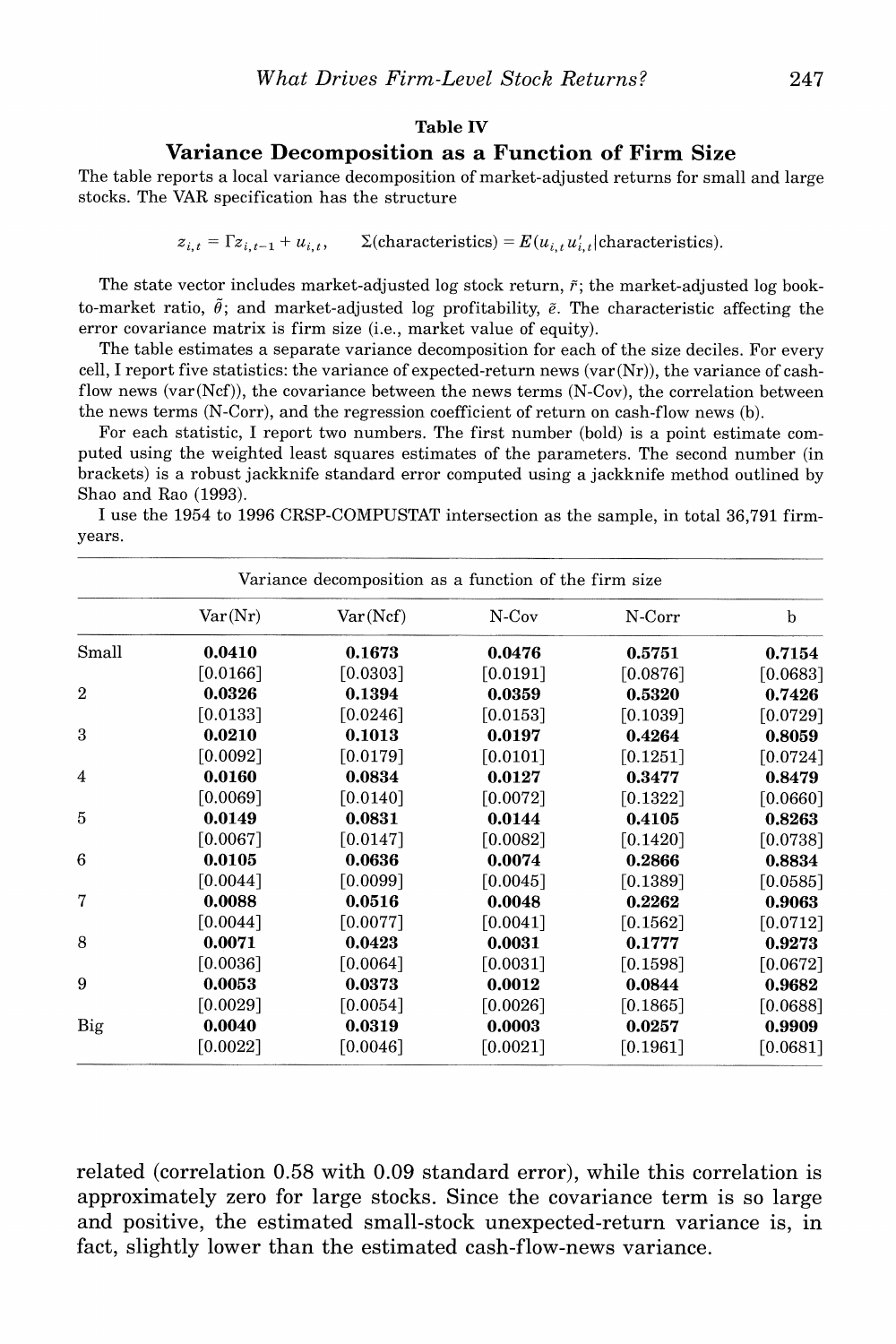

**Figure 3. Local variance decompositions for size deciles. The figure graphs the local variance decomposition for the size deciles. The upper-left plot shows the variance of expectedreturn news, the upper-right plot the variance of cash-flow news, the lower-left plot the regression coefficient of return on cash-flow news, and the lower-right plot the news correlation as a function of the firm size. Dashed lines denote +/- standard error bounds, calculated with the jackknife. For details, see Table IV.** 

# **C. Return Response to Cash-flow News**

**In this section, I further interpret my variance-decomposition results via the regression coefficient of stock return on cash-flow news. This regression coefficient shows how much the price moves on average if there is \$1 cashflow news.** 

**Regressing small-stock returns on cash-flow news may give one some insights into why the expected-return-news variance is relatively more important for small stocks than for large stocks. Table IV and Figure 3 examine this regression coefficient as a function of the firm size. For a typical large stock in decile ten, the estimated regression coefficient of return on cashflow news is close to one (0.99 with 0.07 standard error). For a typical small stock in decile one, this regression coefficient is significantly below one (0.72 with 0.07 standard error). Furthermore, the point estimates are (nearly) monotonically related to the size-decile assignment.**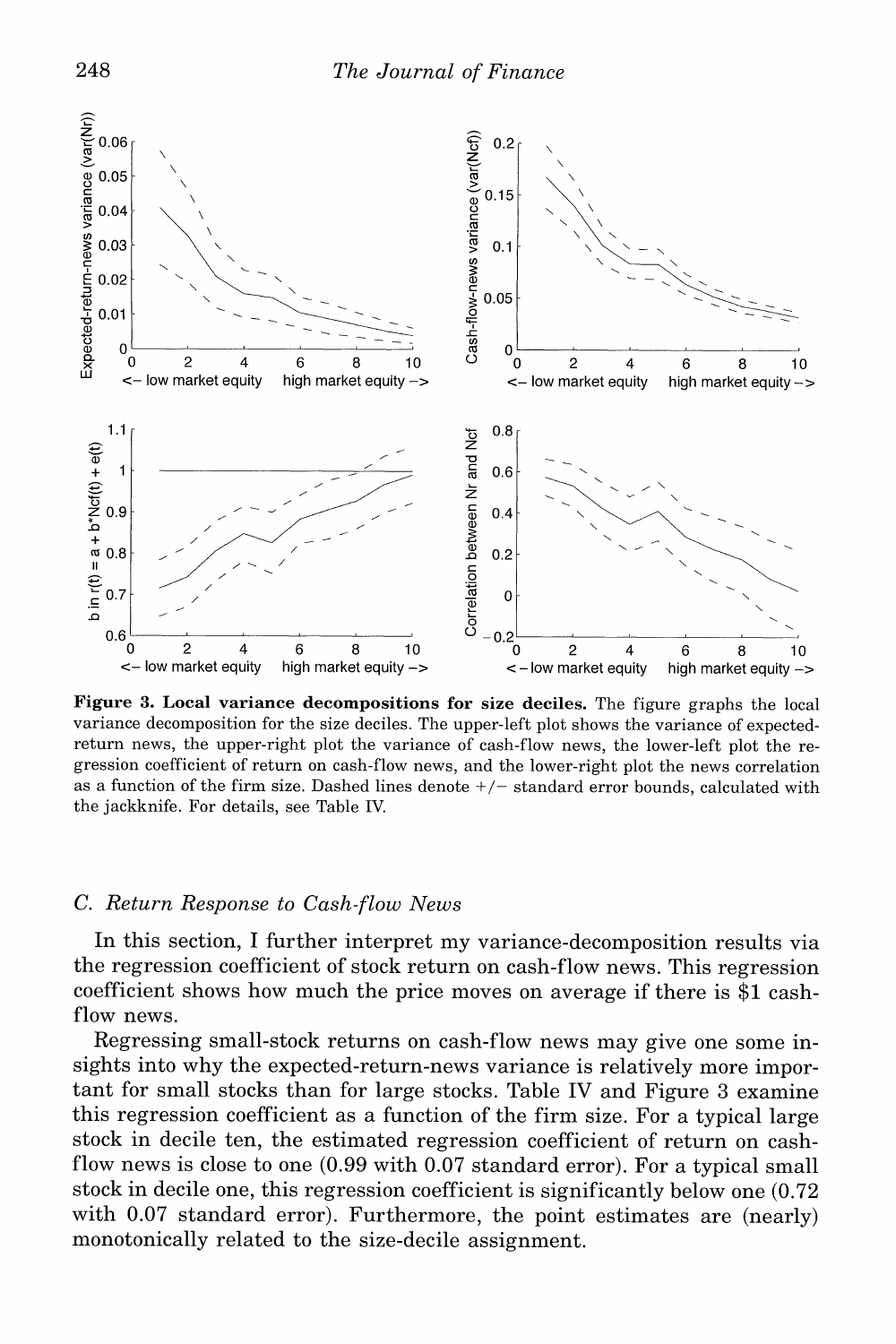**A behavioral-finance interpretation of this result is that the market underreacts to small-stock cash-flow news. Following DeBondt and Thaler (1985), I assume that the fair "subjective" expected return is the same for all stocks (i.e., the market participants try to price the stocks to yield equal expected returns). I take true cash-flow news as exogenous and assume that every**thing else that drives prices  $(w_t)$  is independent noise. Then, the estimated **expected-return-news series reflects biases in the market's pricing process. Under these (admittedly restrictive) assumptions, I define overreaction as**   $b > 1$  in the following regression:

$$
\tilde{r}_t = a + b\tilde{N}_{cf, t} + w_t. \tag{11}
$$

Conversely, the underreaction case corresponds to  $b < 1$  and the "correct" reaction case to  $b = 1$ . According to this interpretation, when there is news **about the cash flows of a small stock, the price does not move "enough." Therefore, expected returns must increase. This overreaction hypothesis**   $(b > 1)$  can be restated in terms of the correlation between the expected**return and cash-flow news. Noting that the one-period expected return is by definition independent of both the cash-flow and expected-return news, the stock market overreacts if expected-return news and cash-flow news are negatively correlated. Conversely, the market underreacts to cash-flow**  news  $(b < 1)$  if the two news series are positively correlated.<sup>6</sup>

**Another interpretation of my empirical estimates is that, for small stocks, news about higher-than-expected profitability coincides with a temporary increase in risk. In an efficient market, uncertainty about the risks of projects can create an underreaction-like pattern in cash-flow and expected-return news.7 Assume, for simplicity, that the product market is competitive and every new investment project's net present value (NPV) is zero. Consider a firm that announces it has started a new investment project. Because all projects are zero NPV, the announcement does not affect the stock price or cause an unexpected stock return. If the firm unexpectedly announces a high-risk project, expected future returns on the firm's stock increase. For this high-risk project to have zero NPV, it also must have a high level of cash flows. Hence, small firms taking zero-NPV projects with varying levels of risk can generate the positive news correlation pattern observed in the data.** 

**6 The above discussion raises a more general methodological point. A typical overreaction study examines the univariate autocovariance function of returns and infers overreaction from long-horizon negative autocorrelation of returns. Unfortunately, as noted by Campbell (1991) in a different context, a univariate time-series approach cannot unambiguously estimate both the variance of expected-return news and the regression coefficient of return and cash-flow news. It is possible that positive cash-flow news implies higher expected future returns, yet returns are negatively autocorrelated. Concluding overreaction to relevant cash-flow news (as I define it) from negative long-horizon autocorrelations is erroneous, because the long-horizon negative autocorrelation may be induced by expected-return variation that is orthogonal to cash-flow**  news; that is,  $w_t$ .

**7 I thank Jonathan Berk and Robert Merton for clarifying discussions on this topic.**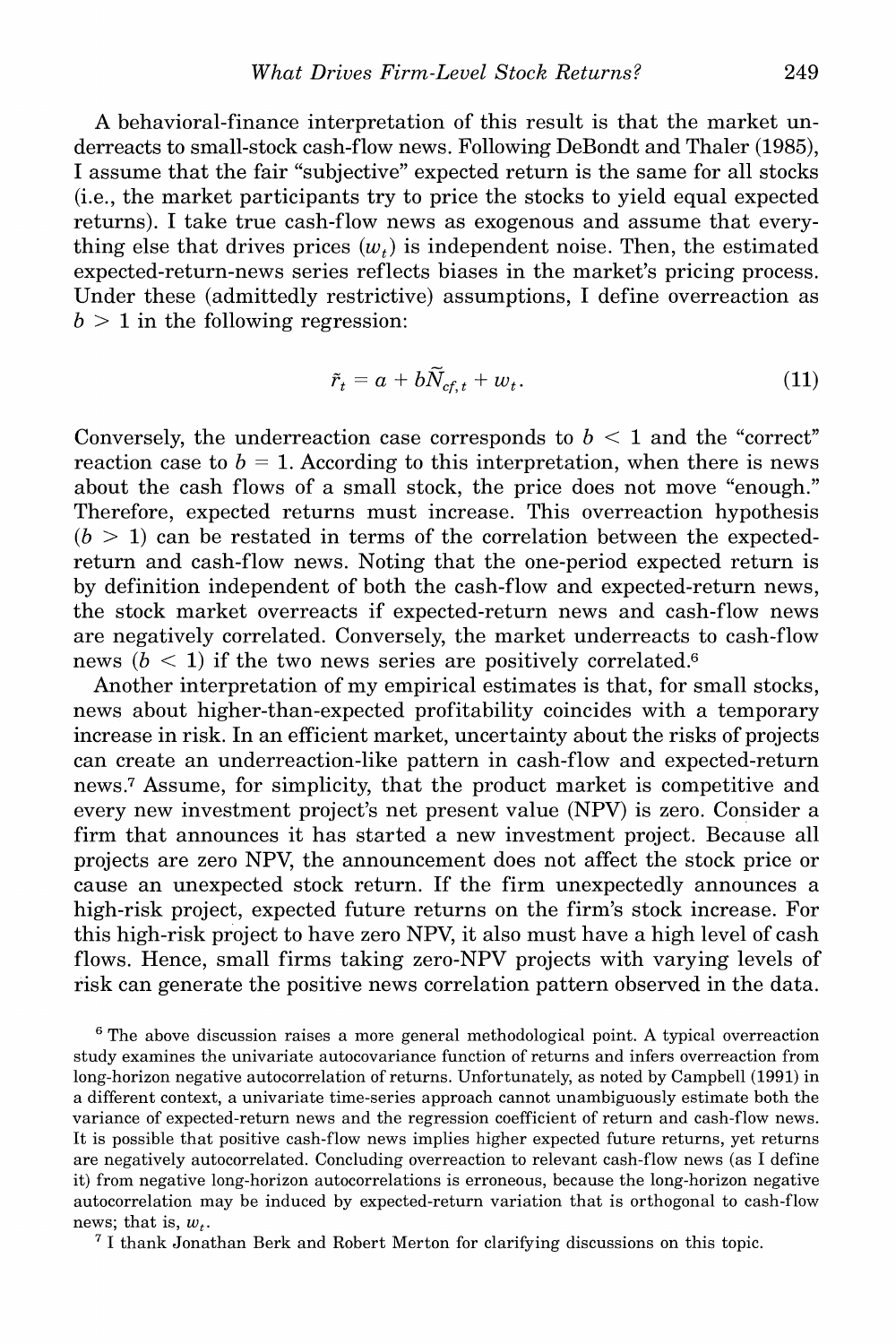**This story can also offer an explanation for the size pattern in the firm-level news correlations, if a single project is a larger fraction of total assets for small firms than for large firms. Furthermore, allowing for some positive NPV projects and assuming that recently started projects are riskier than mature projects may allow one to match the price momentum patterns in the data. (For a related formal model, see Berk, Green, and Naik (1999).)** 

# **D. Implied Variance Decomposition of the Equal-weight Index Portfolio**

**Past research (e.g., Campbell and Ammer (1993)) suggests that aggregate excess stock returns are predominantly driven by expected-return news. To reconcile my results with these, I calculate the implied excess-returnvariance decomposition of an equal-weight index.** 

**First, I estimate a VAR for firm-level excess returns (a firm's stock return less the return on Treasury bills). I include both firm-level and market-wide variables in the state vector. My objective in including the aggregate variables (cross-sectional medians of the firm-level excess log return, log book**to-market, and excess log profitability, contained in vector  $x_t$ ) is to allow **common, market-wide variables to affect expected returns and cash flows on all stocks. In this case, the model is written as** 

$$
\begin{bmatrix} z_{i,t} \\ x_t \end{bmatrix} = A + \Gamma \begin{bmatrix} z_{i,t-1} \\ x_{t-1} \end{bmatrix} + u_{i,t},
$$
 (12)

where  $z_{i,t}$  is the vector of firm-specific variables, and excess log stock return **is the first element of this vector. The lower left corner of F is constrained to zero (i.e., there is no feedback from firm-level state variables to market-wide state variables). Because the variables do not necessarily have zero means, an intercept vector A is included in the model.** 

**Table V shows the parameter estimates of the short VAR for excess returns. The firm-specific variables in the state vector -of this specification are excess log stock return, the log book-to-market, and excess log profitability. Panel A of Table VI shows the variance decomposition implied by the short VAR, and Panel B shows essentially the same results obtained from a richer specification. Similar to the market-adjusted results, the firm-level cash-flow-news variance is larger than the firm-level expectedreturn-news variance and the news series are positively correlated. The expected-return-news standard deviation is 22 percent (variance 0.0465 with 0.0311 standard error) and the cash-flow-news standard deviation is 32 percent (variance 0.1002 with 0.0247 standard error).** 

**To reconcile the firm-level results with the previous aggregate results, I form the aggregate news series using fitted values of news series from the firm-level excess-return specification shown in Table V. I approximate an equal-weight portfolio's expected-return and cash-flow news with the following formulas:**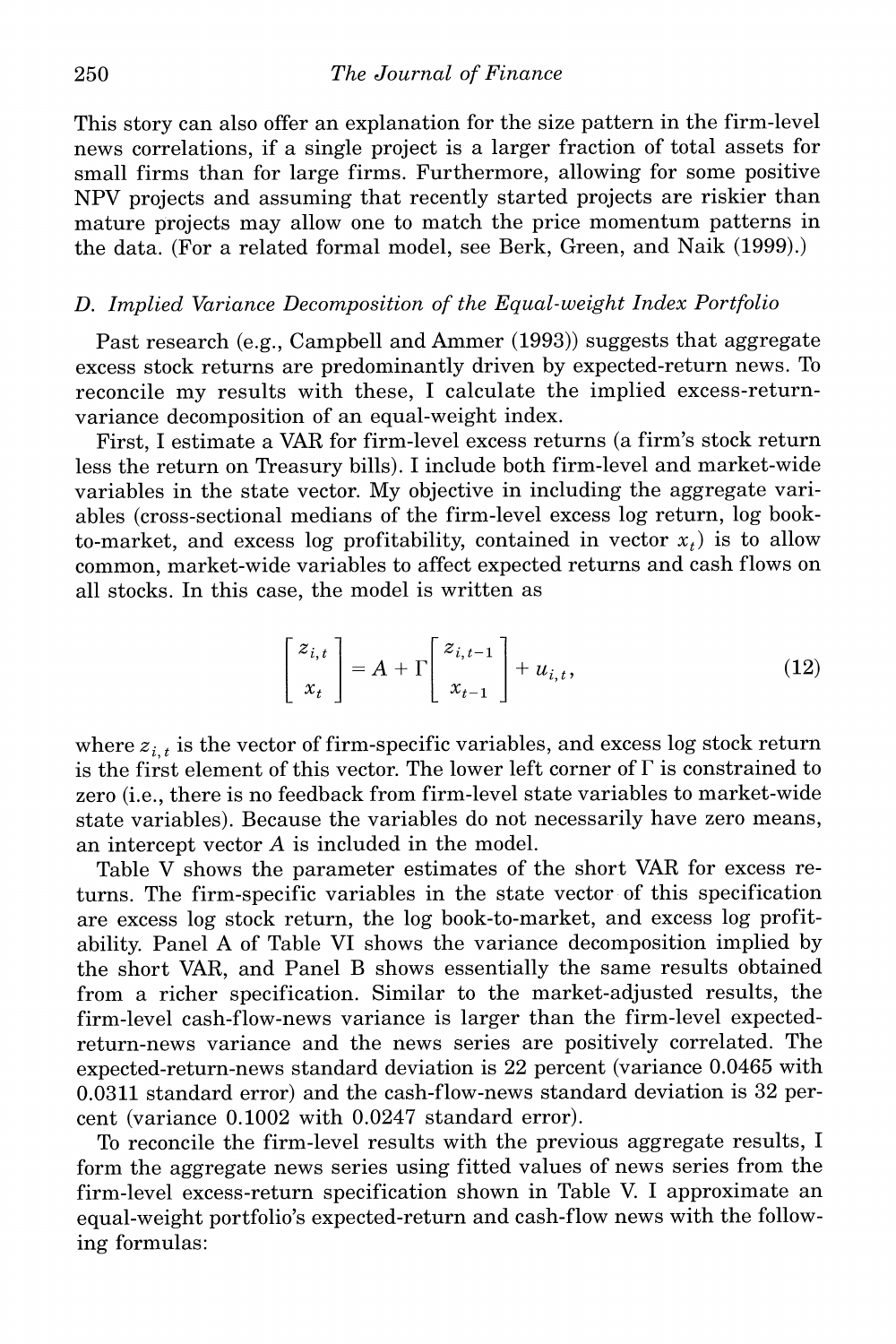#### **Table V**

#### **Short VAR for Excess Returns with Aggregate Variables**

**This table reports the parameter estimates for the short VAR for excess returns. The model includes both firm-specific and aggregate variables. The firm-specific variables included are excess log stock return, r** (the first element of the state vector z); the log book-to-market ratio,  $\theta$  (the second element); and excess log profitability,  $e^{G A A P} - f$  (the third element). The aggregate variables (vector x) are **cross-sectional median excess log return, cross-sectional median log book-to-market, and crosssectional median excess log profitability.** 

**The parameters in the table correspond to the following system, where the left-lower block of F is constrained to a zero matrix:** 

$$
\left[\begin{array}{c} z_{i,t} \\ x_t \end{array}\right] = A + \Gamma \left[\begin{array}{c} z_{i,t-1} \\ x_{t-1} \end{array}\right] + u_{i,t} \qquad \Sigma = E(u_{i,t}u'_{i,t}).
$$

**For each parameter, I report three numbers. The first number (bold) is a weighed least squares estimate of the parameter. The second number (in parentheses) is a robust standard error computed using the Rogers' (1983, 1993) method. The third number (in brackets) is a robust jackknife standard error computed using a jackknife method outlined by Shao and Rao (1993).** 

**I use the 1954 to 1996 CRSP-COMPUSTAT intersection as the sample, in total 36,791 firm-years.** 

|                      |           |            |                |                     |                   | Coefficient Estimates for the First Order Market-adjusted VAR; (estimate), (s.e.), [j.s.e.] |                            |
|----------------------|-----------|------------|----------------|---------------------|-------------------|---------------------------------------------------------------------------------------------|----------------------------|
| A,Γ                  | Constant  | $r_{t-1}$  | $\theta_{t-1}$ | $e_{t-1} - f_{t-1}$ | median $r_{t-1}$  | median $\theta_{t-1}$                                                                       | median $e_{t-1} - f_{t-1}$ |
| $\mathbf{r}_{\rm t}$ | $-0.0527$ | 0.1238     | 0.0531         | 0.1333              | $-0.4311$         | 0.2563                                                                                      | 3.0362                     |
|                      | (0.0611)  | (0.0231)   | (0.0140)       | (0.0299)            | (0.1187)          | (0.1111)                                                                                    | (1.1974)                   |
|                      | [0.0724]  | [0.0240]   | [0.0150]       | [0.0309]            | $[0.1381]$        | [0.1358]                                                                                    | $[1.5273]$                 |
| $\theta_t$           | $-0.0068$ | 0.0585     | 0.8891         | 0.0501              | 0.2240            | $-0.1664$                                                                                   | $-1.6814$                  |
|                      | (0.0841)  | (0.0287)   | (0.0185)       | (0.0399)            | (0.1478)          | (0.1161)                                                                                    | (1.3478)                   |
|                      | [0.0945]  | [0.0298]   | [0.0194]       | [0.0414]            | [0.1694]          | [0.1398]                                                                                    | $[1.6535]$                 |
| $e_t - f_t$          | $-0.0261$ | 0.1051     | $-0.0252$      | 0.5007              | $-0.1017$         | 0.0255                                                                                      | 0.7328                     |
|                      | (0.0057)  | (0.0111)   | (0.0061)       | (0.0590)            | (0.0214)          | (0.0123)                                                                                    | (0.1028)                   |
|                      | [0.0065]  | [0.0113]   | [0.0063]       | [0.0615]            | [0.0245]          | [0.0140]                                                                                    | [0.1183]                   |
| $median r_t$         | 0.0093    |            |                |                     | $-0.2428$         | 0.1718                                                                                      | 1.3922                     |
|                      | (0.0532)  | 0          | $\bf{0}$       | $\bf{0}$            | (0.1547)          | (0.1030)                                                                                    | (1.0209)                   |
|                      | [0.0636]  |            |                |                     | [0.1593]          | [0.0992]                                                                                    | $[1.2156]$                 |
| median $\theta_t$    | $-0.0229$ |            |                |                     | 0.2019            | 0.8554                                                                                      | $-0.3454$                  |
|                      | (0.0572)  | $\bf{0}$   | $\pmb{0}$      | $\bf{0}$            | (0.1664)          | (0.1108)                                                                                    | (1.0981)                   |
|                      | [0.0623]  |            |                |                     | [0.1722]          | [0.1014]                                                                                    | [1.1201]                   |
| median $e_t - f_t$   | 0.0060    |            |                |                     | 0.0120            | $-0.0070$                                                                                   | 0.8207                     |
|                      | (0.0038)  | 0          | $\bf{0}$       | $\pmb{0}$           | (0.0110)          | (0.0073)                                                                                    | (0.0727)                   |
|                      | [0.0047]  |            |                |                     | [0.0113]          | [0.0093]                                                                                    | [0.0750]                   |
| Σ                    | $r_t$     | $\theta_t$ | $e_t - f_t$    | median $r_t$        | median $\theta_t$ | median $e_t - f_t$                                                                          |                            |
| $r_t$                | 0.0883    | $-0.0772$  | 0.0130         | 0.0191              | $-0.0199$         | 0.0006                                                                                      |                            |
|                      | (0.0074)  | (0.0074)   | (0.0019)       | (0.0050)            | (0.0056)          | (0.0002)                                                                                    |                            |
|                      | [0.0082]  | [0.0082]   | [0.0020]       | [0.0056]            | [0.0062]          | [0.0003]                                                                                    |                            |
| $\theta_t$           | $-0.0772$ | 0.1256     | 0.0114         | $-0.0205$           | 0.0234            | $-0.0005$                                                                                   |                            |
|                      | (0.0074)  | (0.0213)   | (0.0022)       | (0.0055)            | (0.0067)          | (0.0003)                                                                                    |                            |
|                      | [0.0082]  | [0.0216]   | [0.0021]       | [0.0061]            | [0.0073]          | [0.0003]                                                                                    |                            |
| $e_t - f_t$          | 0.0130    | 0.0114     | 0.0346         | 0.0000              | 0.0000            | 0.0001                                                                                      |                            |
|                      | (0.0019)  | (0.0022)   | (0.0053)       | (0.0003)            | (0.0003)          | (0.0000)                                                                                    |                            |
|                      | [0.0020]  | [0.0021]   | [0.0052]       | [0.0002]            | $[0.0002]$        | [0.0000]                                                                                    |                            |
| $median r_t$         | 0.0191    | $-0.0205$  | 0.0000         | 0.0183              | $-0.0190$         | 0.0006                                                                                      |                            |
|                      | (0.0050)  | (0.0055)   | (0.0003)       | (0.0046)            | (0.0051)          | (0.0002)                                                                                    |                            |
|                      | [0.0056]  | [0.0061]   | [0.0002]       | [0.0051]            | [0.0057]          | [0.0002]                                                                                    |                            |
| median $\theta_t$    | $-0.0199$ | 0.0234     | 0.0000         | $-0.0190$           | 0.0212            | $-0.0006$                                                                                   |                            |
|                      | (0.0056)  | (0.0067)   | (0.0003)       | (0.0051)            | (0.0059)          | (0.0002)                                                                                    |                            |
|                      | [0.0062]  | [0.0073]   | [0.0002]       | [0.0057]            | [0.0065]          | [0.0003]                                                                                    |                            |
| median $e_t - f_t$   | 0.0006    | $-0.0005$  | 0.0001         | 0.0006              | $-0.0006$         | 0.0001                                                                                      |                            |
|                      | (0.0002)  | (0.0003)   | (0.0000)       | (0.0002)            | (0.0002)          | (0.0000)                                                                                    |                            |
|                      | [0.0003]  | [0.0003]   | [0.0000]       | [0.0002]            | [0.0003]          | [0.0000]                                                                                    |                            |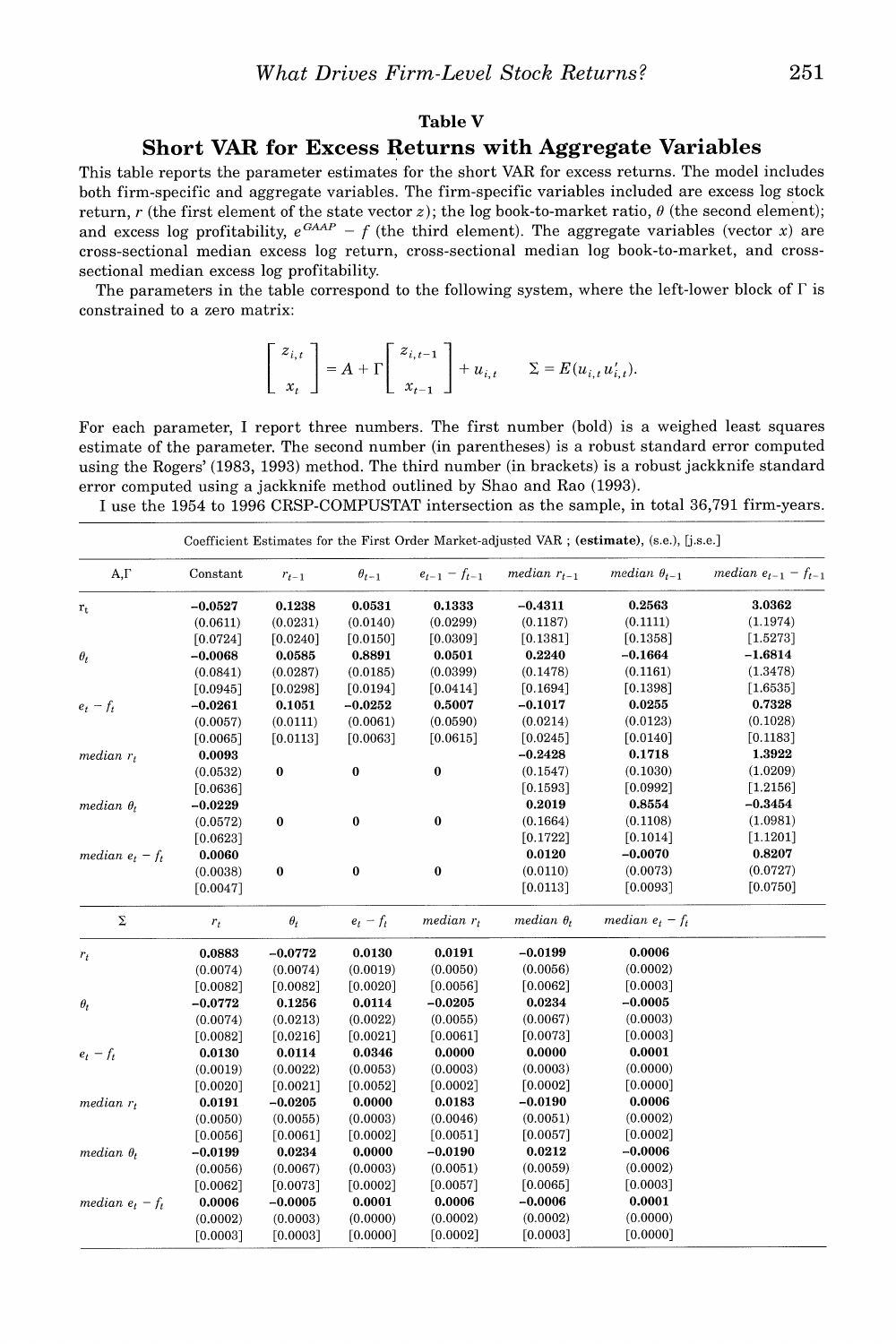| ٠ |
|---|
|   |

# **of E**\_ਰੋ **[0.0378**

**from Expected-return news (Nr) 0.0454 0.0292 Correlation between expected-return and cash**   $\mathbf{\overline{d}}$ **news: [**d. 5] **[0.0271]**   $\mathbf{E}$ **Cash-flow news**   $\sim$   $\approx$ **0.0292**   $\bullet$  . $\overline{2}$  $\overline{a}$  **R expected-return-news**   $\geq$   $\frac{1}{2}$  $\sum_{i=1}^n E_i$  and  $\sum_{i=1}^n E_i$ **variance:** 

$$
\begin{bmatrix} z_{i,t} \\ x_t \end{bmatrix} = A + \Gamma \begin{bmatrix} z_{i,t-1} \\ x_{t-1} \end{bmatrix} + u_{i,t} \qquad \Sigma = E(u_{i,t}u'_i,t).
$$
  
of a  
normalition in  $\text{Pand } A$ ) contains the following

**Panel A:**   $\mathsf{L}$  . **the and News from the Short VAR; U.s.e.] Expected-return news (Nr)**   $\frac{1}{2}$  $\frac{9}{2}$   $\frac{8}{2}$ **Correlation between expected-return**   $\mathbf{g}$  $\frac{1}{2}$ fic **news:**   $\ddot{\tilde{\mathbf{z}}}$ **[0.0213] Cash-flow expected-return-news variance total-unexpected-return variance:** 

 $\overline{\mathbf{a}}$  $\tilde{\mathbf{q}}$ **use the 1954 to 1996 as the sample, in total**  <sub>ಡ</sub> ರ <u>ਕ</u> ਰ **matrix**  .<br>.. **Ncf Distribution**   $\frac{1}{2}$  and  $\frac{1}{2}$  by  $\frac{1}{2}$ **Cash-flow (estimate),** 

| The first number (bold)<br>excess log profitability. |                                |                             | is a point estimate computed using the weighted least squares estimates of the parameters. The second number (in<br>size. The aggregate variables are cross-sectional median excess log return, cross-sectional median log book-to-market, and cross-sectional median<br>brackets) is a robust jackknife standard error computed using a jackknife method outlined by Shao and Rao (1993).<br>I use the 1954 to 1996 CRSP-COMPUSTAT intersection as the sample, in total 36,791 firm-years. |
|------------------------------------------------------|--------------------------------|-----------------------------|---------------------------------------------------------------------------------------------------------------------------------------------------------------------------------------------------------------------------------------------------------------------------------------------------------------------------------------------------------------------------------------------------------------------------------------------------------------------------------------------|
| Cov. matrix                                          | ž                              | Ncf                         |                                                                                                                                                                                                                                                                                                                                                                                                                                                                                             |
|                                                      |                                |                             | Panel A: Distribution of the Expected-return and Cash-flow News from the Short VAR; (estimate), [i.s.e.]                                                                                                                                                                                                                                                                                                                                                                                    |
| Expected-return news (Nr                             | [0.0311]<br>0.0465             | 0.0213<br>0.0292            | [0.1643]<br>0.4279<br>Correlation between expected-return and cash flow news:                                                                                                                                                                                                                                                                                                                                                                                                               |
| Cash-flow news (Ncf)                                 | [0.0213]<br>0.0292             | [0.0247]<br>0.1002          | [0.3416]<br>0.5264<br>Ratio of expected-return-news variance to total-unexpected-return variance:                                                                                                                                                                                                                                                                                                                                                                                           |
|                                                      |                                |                             | Panel B: Distribution of the Expected-return and Cash-flow News from the Long VAR; (estimate), [j.s.e.]                                                                                                                                                                                                                                                                                                                                                                                     |
| Expected-return news (Nr)                            | 0.0454                         | 0.0292                      | 0.4292<br>[0.2239]<br>Correlation between expected-return and cash flow news:                                                                                                                                                                                                                                                                                                                                                                                                               |
| Cash-flow news (Ncf)                                 | [0.0271]<br>[0.0297]<br>0.0292 | 0.0271]<br>0.1021<br>0.0378 | [0.3206]<br>0.5097<br>Ratio of expected-return-news variance to total-unexpected-return variance:                                                                                                                                                                                                                                                                                                                                                                                           |
|                                                      |                                |                             |                                                                                                                                                                                                                                                                                                                                                                                                                                                                                             |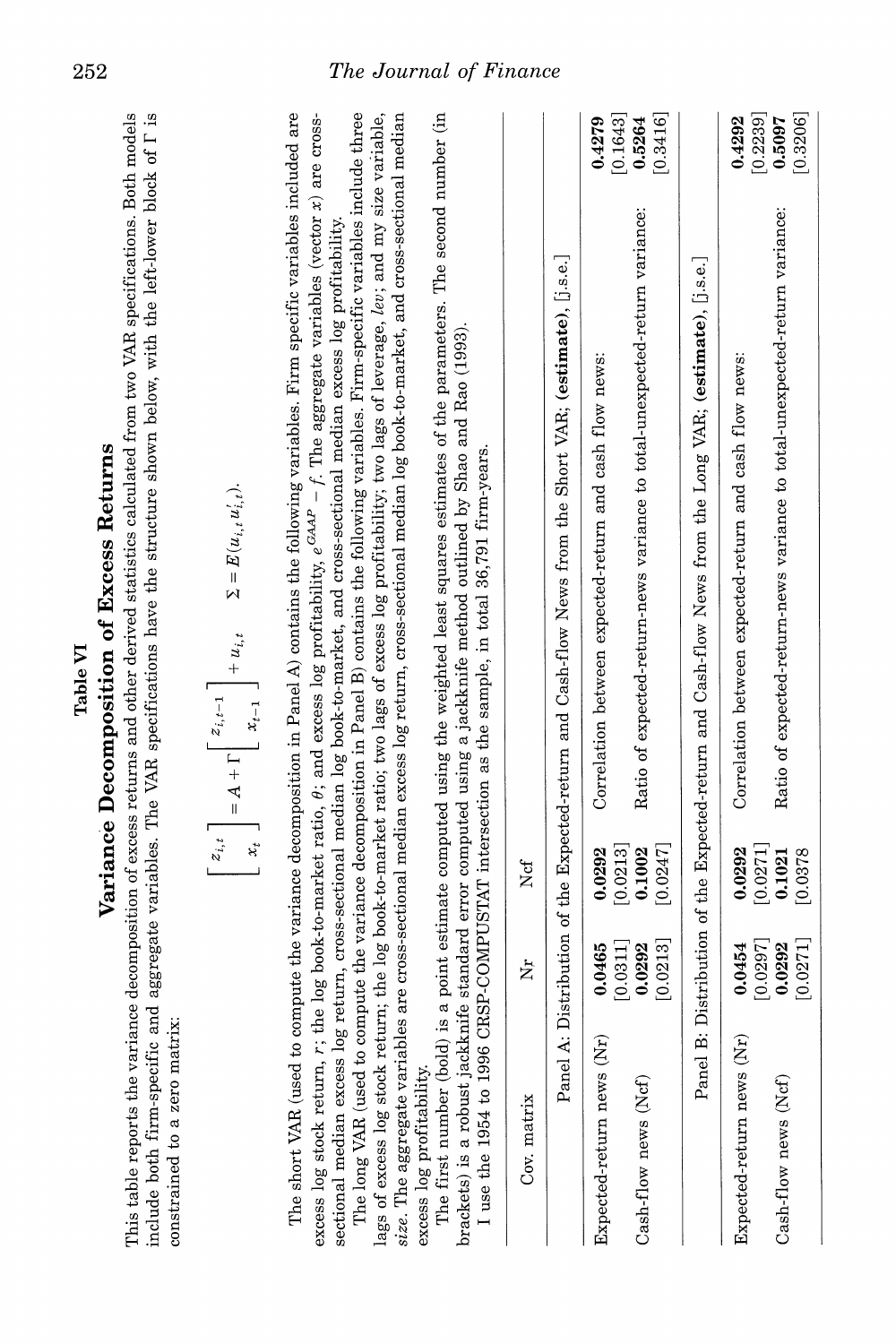$$
N_{cf,t}(EW) \approx \frac{1}{n(t)} \sum_{i=1}^{n(t)} N_{cf,i,t} = \frac{1}{n(t)} \sum_{i=1}^{n(t)} (e1' + \lambda') u_{i,t}
$$
 (13)

$$
N_{r,t}(EW) \approx \frac{1}{n(t)} \sum_{i=1}^{n(t)} N_{r,i,t} = \frac{1}{n(t)} \sum_{i=1}^{n(t)} \lambda' u_{i,t}.
$$

 $r_t(EW) = N_{cf. t}(EW) - N_{r, t}(EW)$ 

**The above formulas in equation (13) are approximations, because I use log returns. While the simple return on a portfolio is a weighed average of simple returns on individual securities, this relationship does not hold (exactly) for log returns.** 

**Table VII shows the variance decomposition of equal-weight portfolio return calculated from these two aggregated series. Expected-return news is the main force moving the aggregate returns. The expected-return-news standard deviation is 17 percent (or variance 0.0296 with 0.0297 standard error), while the cash-flow-news standard deviation is 15 percent (variance 0.0232 with 0.0201 standard error). It appears that while cash-flow information is largely firm specific (such as success or failure of a specific product), expectedreturn information is predominantly driven by systematic, macroeconomic components. Hence, my firm-level results are consistent with the earlier aggregate results.** 

**To better understand the market-wide component in expected-return and cash-flow news, I define a "diversification factor" as the ratio of the equalweight-index news variance to firm-level news variance. This quantity is related to the average correlation between the news terms. The variance of equal-weight index news can be expressed as a function of the elements of the cross-sectional covariance matrix:** 

$$
\operatorname{var} N_r(EW) = \frac{1}{n^2} \sum_{i=1}^n \operatorname{var}(N_{r,i}) + \frac{1}{n^2} \sum_{i=1}^n \sum_{j=1, j \neq i}^n \operatorname{cov}(N_{r,i}, N_{r,j})
$$
  
= 
$$
\frac{1}{n} \overline{\operatorname{var}} + \frac{n-1}{n} \overline{\operatorname{cov}},
$$
 (14)

**denoting average variance and covariance by var and coy. Defining the av**erage correlation as  $\overline{\text{corr}} = \overline{\text{cov}/\text{var}}$  yields an expression for the diversifica**tion factor:** 

$$
\frac{\text{var}\,N_r(EW)}{\overline{\text{var}}}\,=\,\frac{1}{n}+\left(\frac{n-1}{n}\right)\overline{\text{corr}}.\tag{15}
$$

**From (15) one can see that for large n, the diversification factor equals the average correlation. The diversification factor is thus a good measure of commonality between individual firms' news terms.**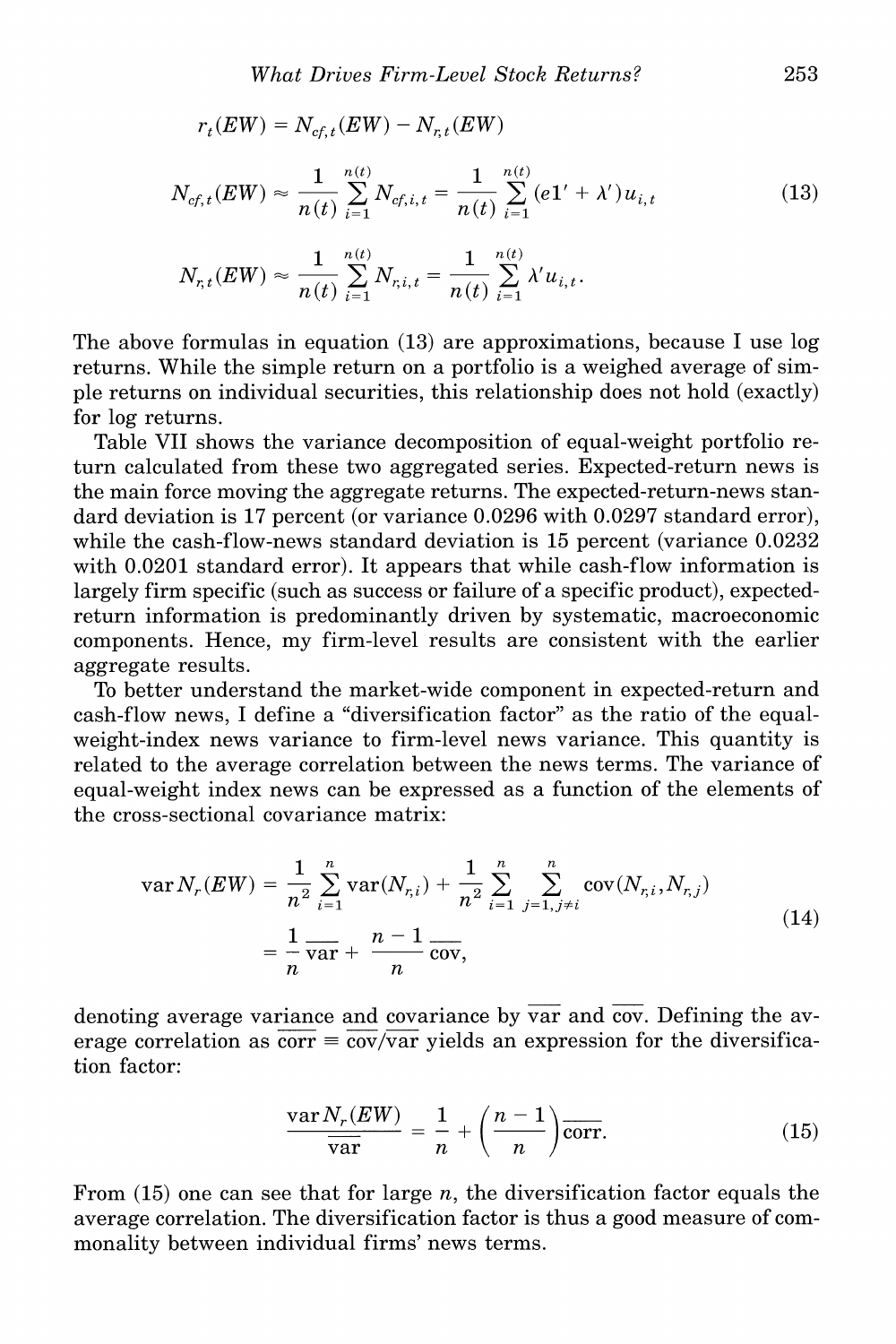| Cov. matrix               | ž                               | Ncf                             |                                                                                                 |
|---------------------------|---------------------------------|---------------------------------|-------------------------------------------------------------------------------------------------|
|                           |                                 |                                 | Panel A: Variance Decomposition for Equal-weight Portfolio, the Short VAR; (estimate), [i.s.e.] |
| Expected-return news (Nr) | [0.0297]<br>0.0296              | [0.0197]<br>0.0154              | [0.2582]<br>0.6373<br>Diversification factor for expected-return news:                          |
| Cash-flow news (Ncf)      | [0.0197]<br>0.0154              | [0.0201]<br>0.0232              | [0.1475]<br>0.2309<br>Diversification factor for cash-flow news:                                |
|                           |                                 |                                 | Panel B: Variance Decomposition for Equal-weight Portfolio, the Long VAR; (estimate), [j.s.e.]  |
| Expected-return news (Nr) | $\left[0.0273\right]$<br>0.0278 | $\left[0.0178\right]$<br>0.0144 | [0.2869]<br>0.6132<br>Diversification factor for expected-return news:                          |
| Cash-flow news (Ncf)      | [8110.0]<br>0.0144              | [0.0192]<br>0.0222              | [0.1445]<br>0.2172<br>Diversification factor for cash-flow news:                                |

# Table VII

# l,  $\mathbf{c}$ k ż p

**254 The Journal of Finance**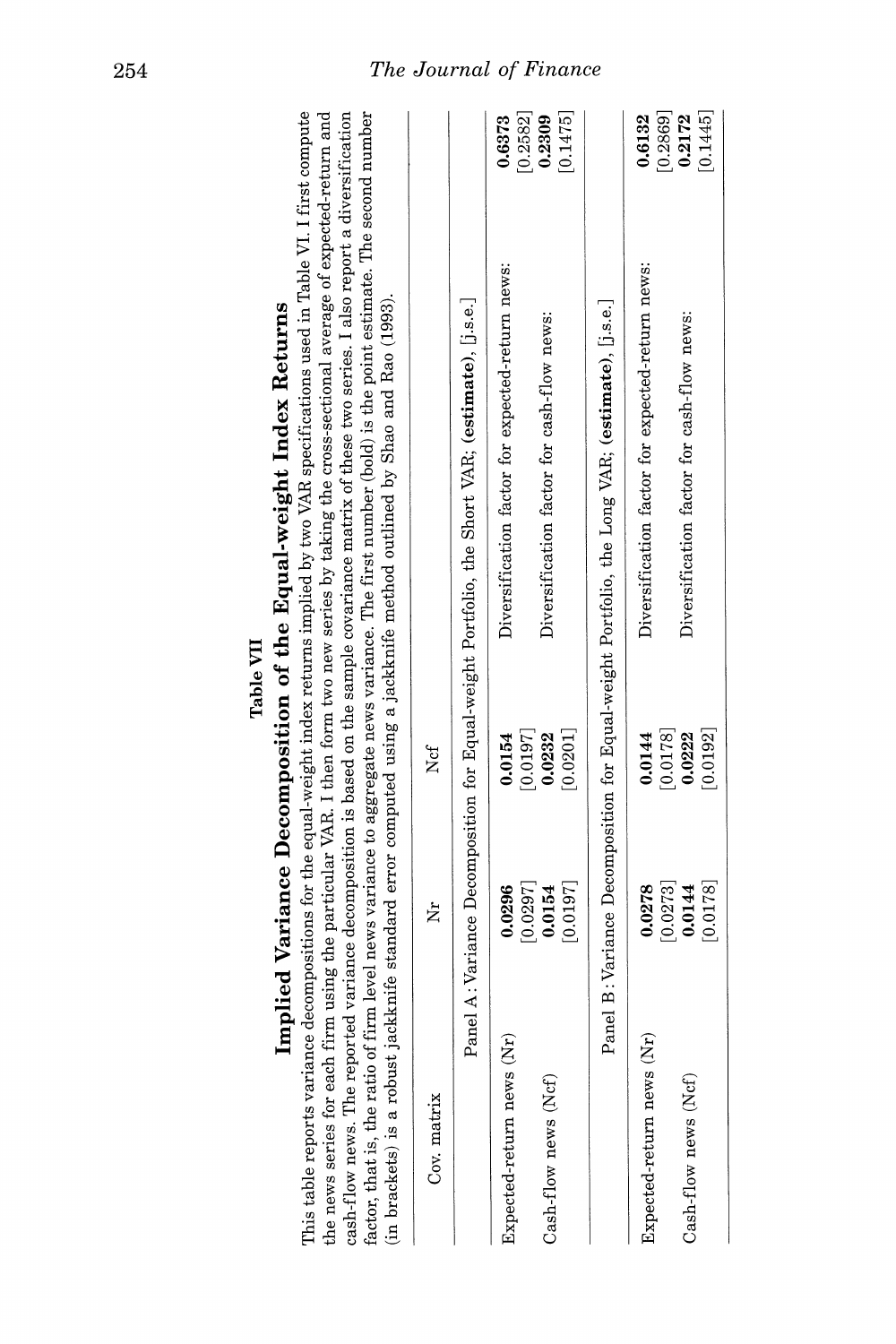**Table VII shows the diversification factors for expected-return and cashflow news. The estimated diversification factor for expected-return news is approximately 0.64 (with 0.26 standard error). That is, the index's expectedreturn news variance is 0.64 times that of a typical stock's. Cash-flow news is more idiosyncratic, as indicated by a diversification factor of only 0.23 (with 0.15 standard error).** 

**While there are a number of reasons to expect the cash-flow news to diversify to a great extent, note that there is also an argument that expectedreturn news should diversify, although to a more limited extent. Following Ferson and Harvey (1991), one can assume that the firm-level expected returns are described by a multifactor asset-pricing model; that is, expected return on an asset equals the asset's factor loadings times the factor premia. Factor loadings of firms may move around idiosyncratically, contributing to the idiosyncratic firm-level expected-return-news variance. In contrast, the factor loadings of portfolios are relatively stable, resulting in low expectedreturn-news variance.8** 

# **E. Additional Robustness Checks**

# **E. 1. Approximation Error**

**I** investigate the size of the cumulative approximation error  $\kappa_t$  in equation **(3) with an additional VAR specification. I add a fourth variable, market**adjusted clean-surplus ROE ( $\tilde{e}^{CS}$ ), to the state vector. Addition of this fourth **variable enables me to calculate the cumulative approximation error. Table VIII reports the covariance matrix of expected-return news, cash-flow news computed using the indirect method (i.e., computing cash-flow news as a residual and thus including the approximation error in the cash-flow-news term), cashflow news computed using a direct method (i.e., directly calculating the change**  in the discounted sum of clean-surplus ROEs), and the approximation error  $(\kappa_t)$ .

**Three observations are apparent from Table VIII. First, the approximation error is positively correlated with expected-return news and negatively correlated with both indirect and direct cash-flow news. Second, direct computation of the cash-flow news results in a larger cash-flow-news variance than indirect computation. The indirect method is thus the more conservative choice relative to my finding that the cash-flow-news variance dominates the firm-level returns. Third, the magnitude of the approximation error is so low that the choice between indirect and direct methods is inconse**quential for the results. The standard deviation of  $\kappa$  is three percent (vari**ance 0.0009 with 0.0003 standard error).** 

# **E.2. Potential Selection Biases**

**Data must satisfy a number of requirements to be included in the sample. Therefore, it is important to clarify whether the VAR estimates are subject** 

**<sup>8</sup> I thank the anonymous referee for suggesting this interpretation.**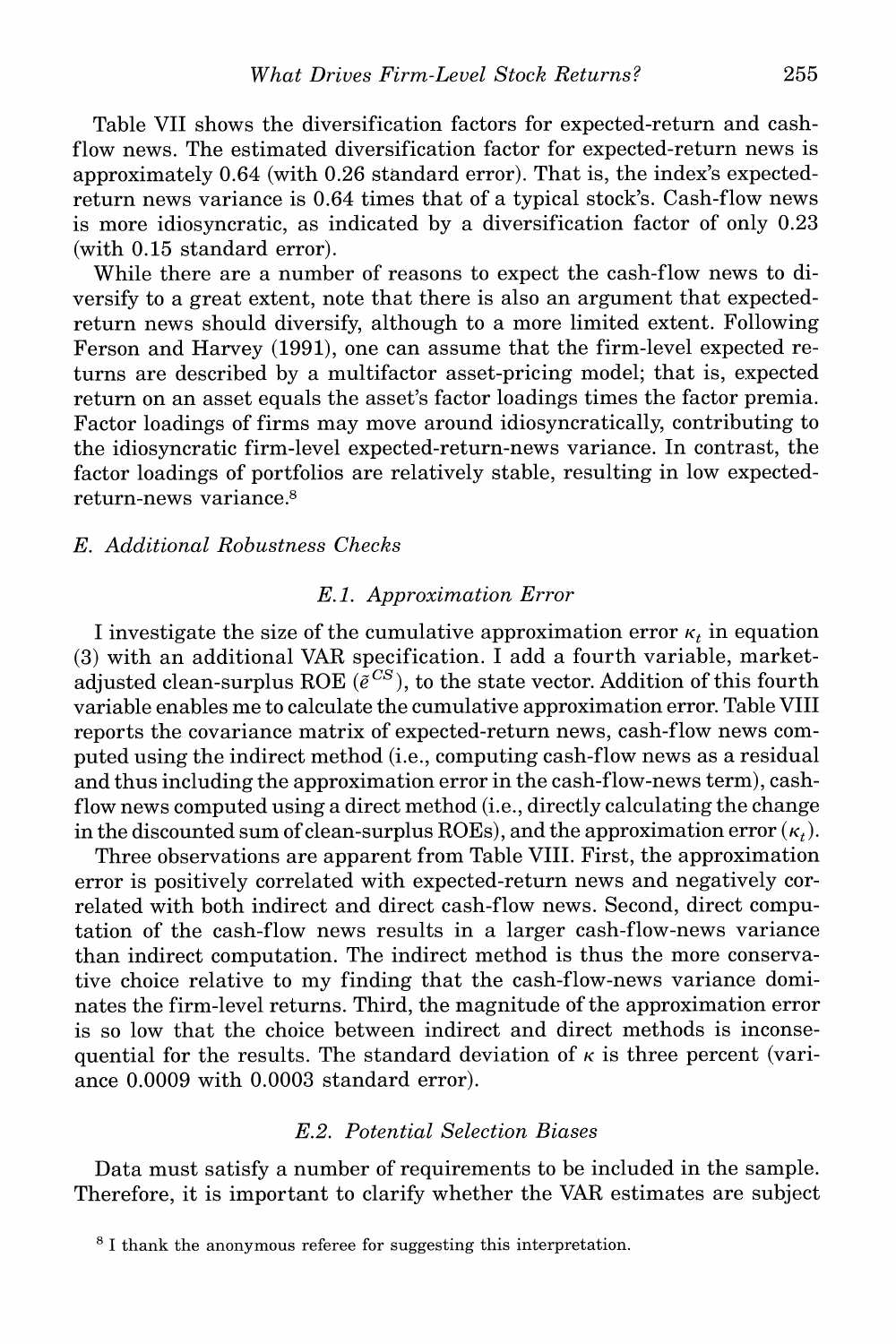#### **Table VIII**

# **The Size of the Cumulative Approximation Error K**

**This table reports the covariance matrix of expected-return news, indirectly computed cashflow news, directly computed cash-flow news, and the approximation error. The news covariance matrix is computed from the VAR parameters:** 

$$
z_{i,t} = \Gamma z_{i,t-1} + u_{i,t}, \qquad \Sigma = E(u_{i,t} u'_{i,t}).
$$

The VAR state vector includes (in order) market-adjusted log stock return,  $\tilde{r}$ ; the marketadjusted log book-to-market ratio,  $\tilde{\theta}$ ; market-adjusted log GAAP profitability,  $\tilde{e}^{GAAP}$ ; and market**adjusted log clean-surplus profitability,**  $e^{CS}$ . Define  $e^{i} = [1 \ 0 \ ... \ 0], e^{i} = [0 \ ... \ 0 \ 1],$ and  $\lambda' \equiv e\frac{1}{\rho}\Gamma(\mathbf{I} - \rho\Gamma)^{-1}$ . Expected-return news can then be conveniently expressed as  $\lambda' u_{i,t}$ , **indirect cash-flow news as**  $(e1' + \lambda')u_{i,t}$ **, direct cash-flow news as**  $e4'(I - \rho I)^{-1}u_{i,t}$ **, and the approximation error as the difference between indirect and direct cash-flow news. The covari**ance matrix of these four terms is computed using the VAR-error covariance matrix  $\Sigma$ .

**For each element of the covariance matrix, I report two numbers. The first number (bold) is the point estimate. The second number (in brackets) is a robust jackknife standard error computed using a jackknife method outlined by Shao and Rao (1993).** 

**I use the 1954 to 1996 CRSP-COMPUSTAT intersection as the sample, in total 36,791 firm-years.** 

| Covariance Matrix of News Terms and the Approximation Error; (estimate), [j.s.e.] |          |                |              |           |
|-----------------------------------------------------------------------------------|----------|----------------|--------------|-----------|
| Cov. matrix                                                                       | Nr       | Ncf (indirect) | Ncf (direct) | к         |
| Expected-return news $(Nr)$                                                       | 0.0161   | 0.0144         | 0.0132       | 0.0012    |
|                                                                                   | [0.0069] | [0.0075]       | [0.0074]     | [0.0004]  |
| Indirect cash-flow news (Ncf)                                                     | 0.0144   | 0.0795         | 0.0809       | $-0.0014$ |
|                                                                                   | [0.0075] | $[0.0132]$     | [0.0133]     | [0.0004]  |
| Direct cash-flow news (Ncf)                                                       | 0.0132   | 0.0809         | 0.0832       | $-0.0023$ |
|                                                                                   | [0.0074] | $[0.0133]$     | [0.0134]     | [0.0007]  |
| Cumulative approximation error $(\kappa)$                                         | 0.0012   | $-0.0014$      | $-0.0023$    | 0.0009    |
|                                                                                   | [0.0004] | [0.0004]       | [0.0007]     | [0.0003]  |

**to a selection bias. On the one hand, one can assume that the population data are generated by the VAR in equation (6) and that the probability of the**  data  $[z_{i,t}, z_{i,t-1}]$  being included in the sample depends on  $z_{i,t-1}$ . Under these **assumptions, the VAR parameters are estimated consistently, as long as I do**  not impose any data requirements on  $z_{i,t}$ , the dependent variables of my **regressions. On the other hand, one can assume that the observed data are generated by the VAR in equation (6), and the unobserved data by a different model. In this case, the variance-decomposition results apply to the return on a managed portfolio that is tilted towards mature listed firms. This managed portfolio invests in a single firm until the firm disappears from the sample, after which the money is invested into another firm that both satisfies the data requirements and has the same values of the state variables as the disappeared firm. This interpretation is closely related to the "follow-the-money" approach of Elton, Gruber, and Blake (1996) in the context of mutual-fund studies.**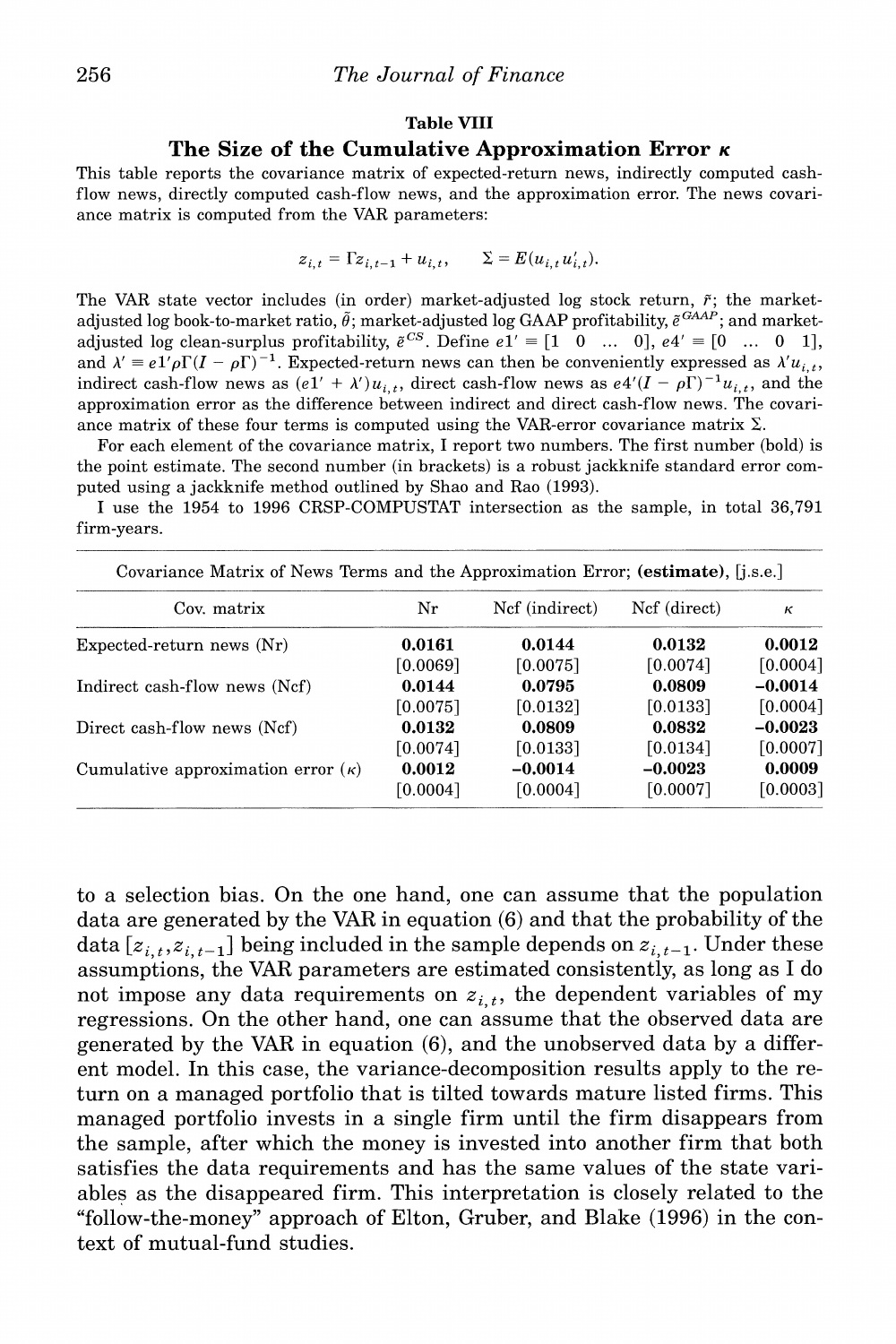# **E.3. Horizon Issues**

**The measurement horizon may be an important factor in the regression coefficient of return on cash-flow news. The existing literature suggests that securities with long strings of good cash-flow news (typically three to five years) receive atypically high valuations and, hence, have lower expected returns in the future.9 Because the VAR completely specifies the statevariable dynamics, the VAR parameters enable me to compute the variance decomposition for lower frequencies.** 

**I decompose the q-period discounted return into q-period cash-flow and expected-return news. I take the change in expectations of equation (2) from**   $t - 1$  to  $t + q - 1$  and reorganize:

$$
\sum_{j=0}^{q-1} \rho^j r_{t+j} - E_{t-1} \sum_{j=0}^{q-1} \rho^j r_{t+j} = \sum_{j=0}^{q-1} \rho^j N_{cf, t+j} - \rho^q \Delta E_{t+q-1, t-1} p_{r, t+q-1}, \qquad (16)
$$

where  $\Delta E_{t+q-1,t-1}$  denotes the change in expectations from  $t - 1$  to  $t +$  $q - 1$ . I define the two components of q-period return as q-period cash-flow news  $(N_{cf}^q)$  and expected-return news  $(N_r^q)$ :

$$
N_{cf,t+q-1}^{q} \equiv \sum_{j=0}^{q-1} \rho^j N_{cf,t+j}, \quad N_{r,t+q-1}^{q} \equiv \rho^q \Delta E_{t+q-1,t-1} p_{r,t+q-1}.
$$
 (17)

**From equation (17) one can see that q-period cash-flow news is a discounted sum of one-period cash-flow news. The expected-return news term is related to the change in expectations about the log price of returns q-periods in the future. Appendix C contains a derivation, as well as formulas for computing the news terms and variance decomposition from the VAR parameters.** 

**Figure 4 shows the variance-decomposition results as a function of the return measurement horizon, calculated from the short VAR in Table II. The expected-return-news variance increases up to a 5-year horizon, and then begins a slow decay. The cash-flow-news variance grows nearly linearly, be**cause the news terms are serially independent and  $\rho$  is close to one. The **figure also plots the regression coefficient of q-year returns on q-year cashflow news. The regression coefficient begins from 0.81 at the 1-year horizon, rising to 0.95 at the 4-year horizon and to 1.00 at the 10-year horizon. Hence, the point estimates suggest a positive correlation between 3-to-5-year cashflow and expected-return news.** 

# **E.4. 1975 to 1996 Subsample**

**Kothari, Shanken, and Sloan (1995) argue that book-to-market related return predictability is spuriously induced to the COMPUSTAT database by the process of back-filling the data for successful firms. To show that this** 

**<sup>9</sup>See the summary of empirical evidence in Daniel, Hirshleifer, and Subrahmanyam (1998).**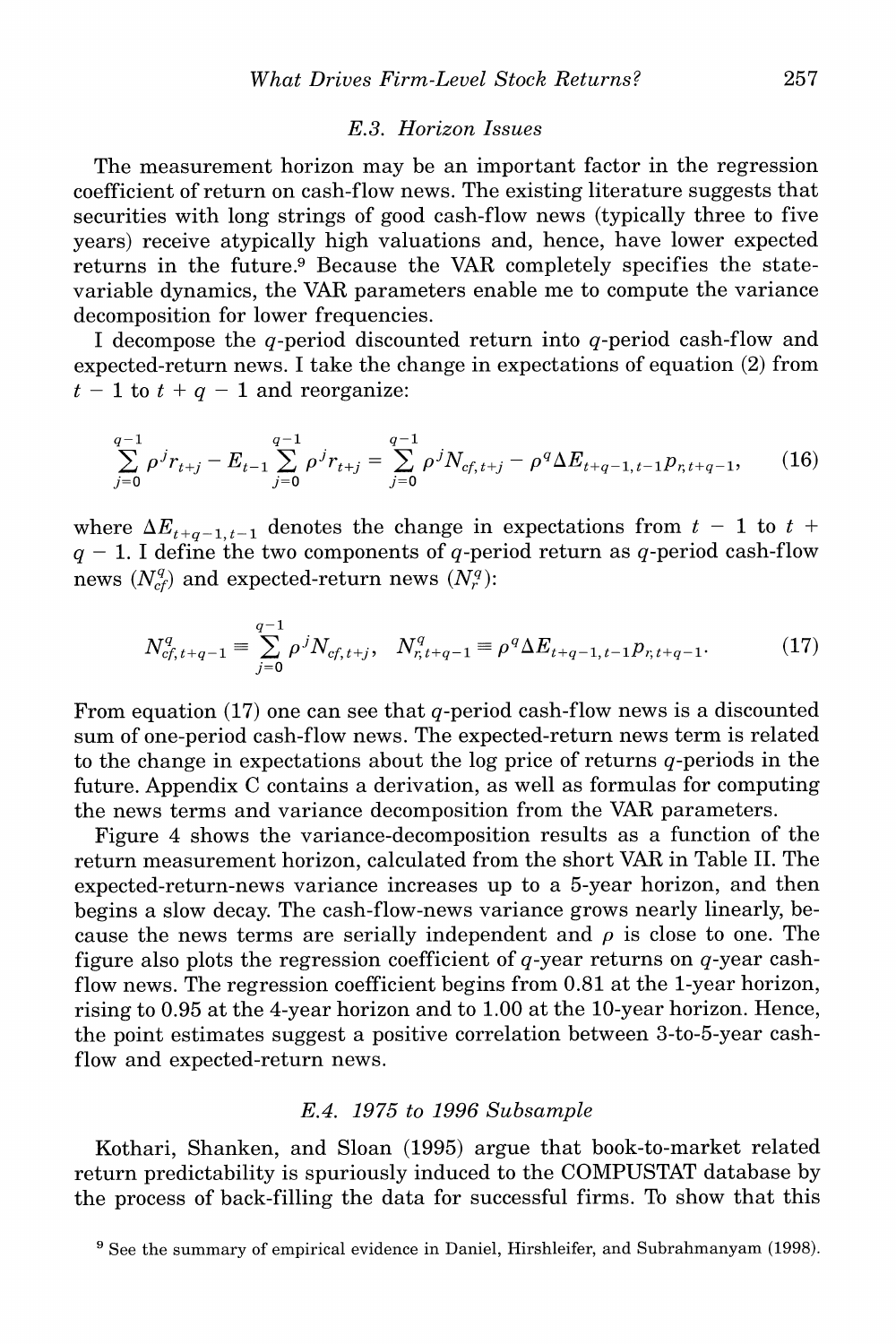

**Figure 4. Variance decompositions for different return measurement horizons. The figure graphs variance decompositions for different return measurement horizons. Figures are computed from the short VAR shown in Table II, using the formulas in Appendix C. For all graphs, the horizontal axis signifies the return measurement interval in years. The upper-left plot shows the variance of expected-return news, the upper-right plot the variance of cash-flow news, the lower-left plot the regression coefficient of return on cash-flow news, and the lower**right plot the news correlation. Dashed lines denote  $+/-$  standard-error bounds, calculated **with the jackknife.** 

**back-filling bias is not driving my results, I reestimate the model using a 1975 to 1996 subsample (22 years, 29,123 firm-years). Because back-filling is not a serious problem in COMPUSTAT data in the later period and because I require an extensive history of data, this subsample should be free of look-ahead biases. Using the 1975-to-1996 subperiod and the short VAR specification to decompose market-adjusted returns confirms my earlier results. (Full results are available on request.)** 

# **E.5. Log Returns versus Simple Returns**

**The variation in expected log returns does not necessarily imply variation in expected simple returns. For example, if log returns are conditionally normal, the conditional expected simple return equals** 

$$
E_{t-1}(1 + R_t) = \exp[E_{t-1}(\log(1 + R_t)) + \frac{1}{2}\text{var}_{t-1}(\log(1 + R_t))].
$$
 (18)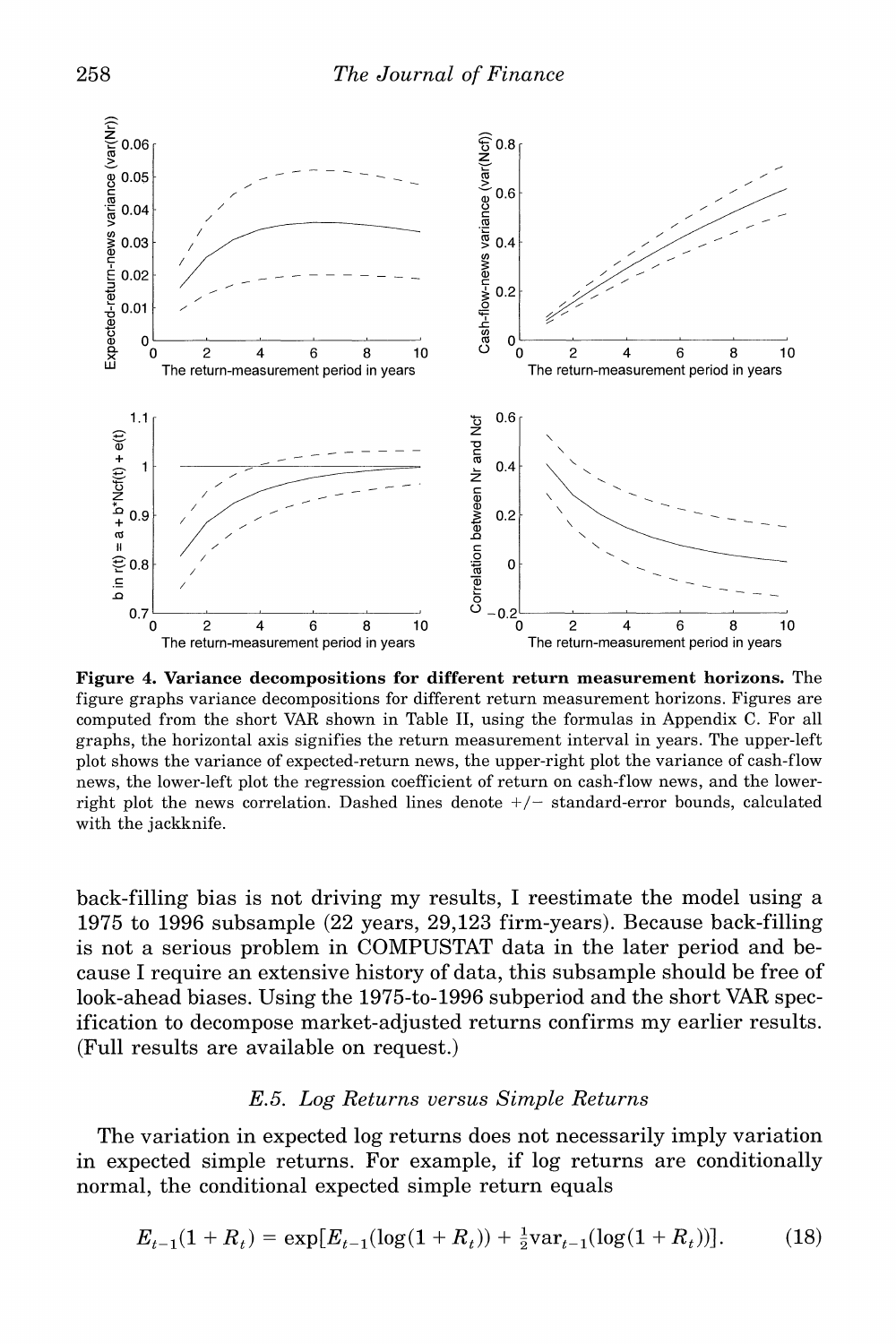**Hence, expected log return may change simply because the conditional logreturn variance changes.** 

**To examine this issue, I estimate the VAR with simple (instead of log) re**turns and set the discount coefficient  $\rho$  to 1.<sup>10</sup> The results suggest that the vari**ance decomposition is not driven by the choice between log and simple returns. The ratio of expected-return-news variance to total unexpected-return variance (0.2412 for log returns and 0.2355 for simple returns) and the news correlation (0.40 for log returns to 0.26 for simple returns) are practically unaltered.** 

# **IV. Conclusions**

**The present-value formula enables one to divide unexpected stock return into two components: changes in cash-flow expectations (i.e., cash-flow news) and changes in discount rates (i.e., expected-return news). As shown by Campbell and Shiller (1988a), stock return volatility must originate from volatile cash-flow and/or expected-return news. While previous research investigates aggregate portfolios, this paper measures the importance of cash-flow and expected-return news for firm-level stock returns.** 

**The analysis yields essentially three results. First, firm-level stock returns are predominantly driven by cash-flow news. For excess log returns, the variance of expected-return news is approximately one-half of the variance of cash-flow news. For market-adjusted log returns, the variance of expected-return news is one-fifth of the cash-flow-news variance.** 

**Second, I find that cash-flow news is positively correlated with shocks to expected returns for a typical stock. Good news about cash flows is typically accompanied by higher expected returns. This correlation appears to be larger for smaller stocks and about zero for the largest stocks.** 

**Third, cash-flow news is more easily diversified away in portfolios than expected-return news. For an equal-weight portfolio, the cash-flow-news variance is only three-quarters of the expected-return-news variance. This finding suggests that cash-flow information is largely firm specific and that expected-return information is predominantly driven by systematic, marketwide components.** 

# **Appendix A: Approximate Expression for the Book-to-Market Ratio**

**Market and accounting returns (i.e., ROE) can be expressed as** 

$$
r_{t} + f_{t} \equiv \log\left(\frac{M_{t} + D_{t}}{M_{t-1}}\right) = \log\left(1 + \frac{\Delta M_{t} + D_{t}}{M_{t-1}}\right) = \log(1 + R_{t} + F_{t}) \tag{A1}
$$

$$
e_{t} \equiv \log\left(\frac{B_{t} + D_{t}}{B_{t-1}}\right) = \log\left(1 + \frac{\Delta B_{t} + D_{t}}{B_{t-1}}\right) = \log(1 + E_{t}).
$$
 (A2)

**10 Unreported regressions indicate that the approximation is most accurate for simple returns when the discount coefficient is set close to one.**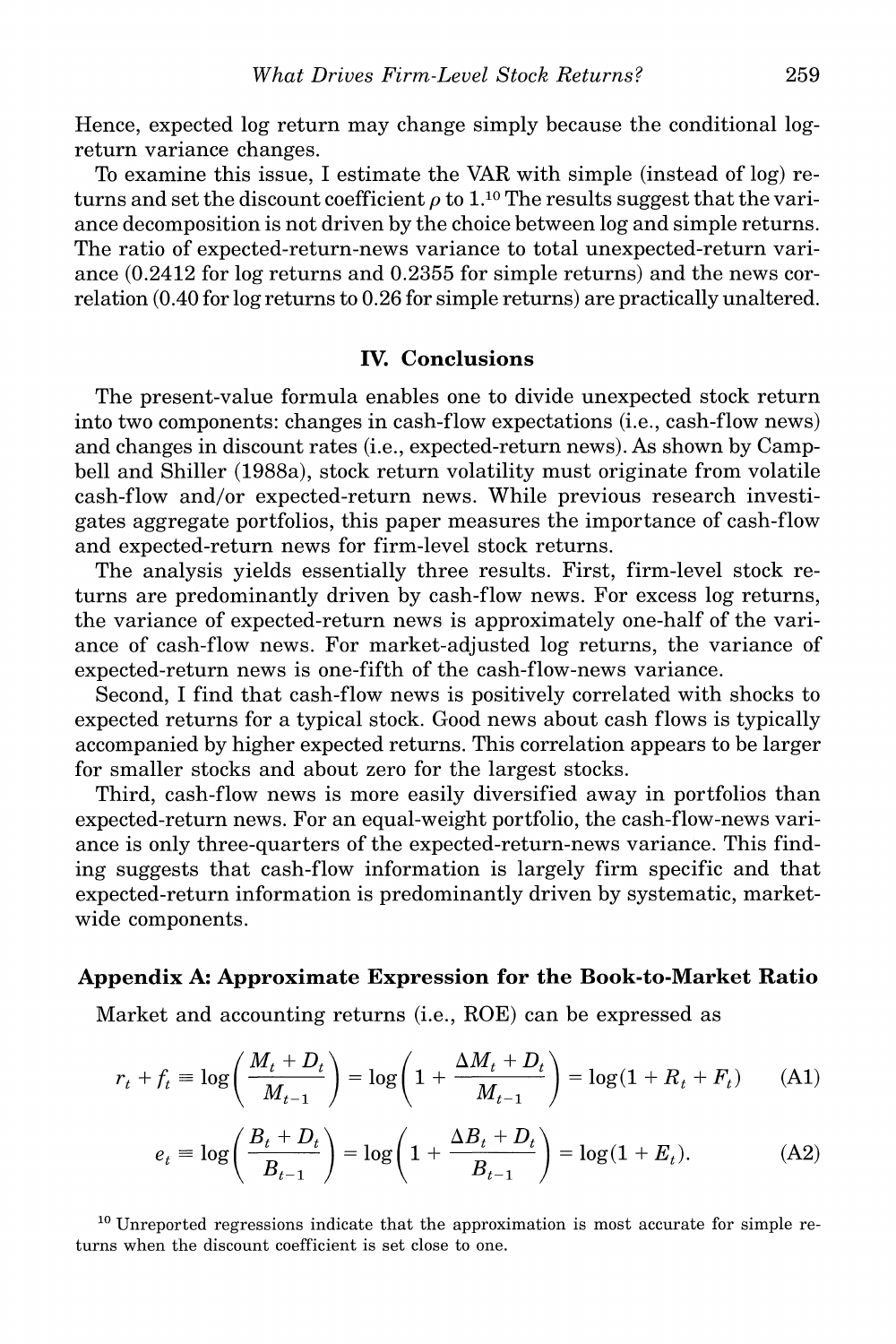Substituting the log dividend-growth rate,  $\Delta d_t$ , the log dividend-price ratio,  $\delta_t$ , and the log dividend-to-book-equity ratio,  $\gamma_t \equiv d_t - b_t$ , to the return **definitions (Al) and (A2):** 

$$
r_t + f_t = \log(\exp(-\delta_t) + 1) + \Delta d_t + \delta_{t-1}
$$
 (A3)

$$
e_t = \log(\exp(-\gamma_t) + 1) + \Delta d_t + \gamma_{t-1}.
$$
 (A4)

The nonlinear functions (A3) and (A4) can be approximated around  $\hat{\delta}$  and  $\hat{\gamma}$ . Specifically, use some convex combination of the unconditional means of the variables as an expansion point for both functions. Subtracting  $r_t + f_t$ from  $e_t$ , the approximate expression is

$$
e_t - r_t - f_t = \log(\exp(-\gamma_t) + 1) - \log(\exp(-\delta_t) + 1) + (\gamma_{t-1} - \delta_{t-1})
$$
  

$$
\approx \rho \theta_t - \theta_{t-1}.
$$
 (A5)

Above, the log book-to-market ratio is denoted by  $\theta_t$ . Note that as dividend yields drop, the approximation becomes more accurate, while  $\rho$  approaches **unity.** 

**Finally, the one period approximation is iterated forward to yield** 

$$
\theta_{t-1} = \sum_{j=0}^{N} \rho^{j} r_{t+j} + \sum_{j=0}^{N} \rho^{j} f_{t+j} - \sum_{j=0}^{N} \rho^{j} e_{t+j} + \sum_{j=0}^{N} \rho^{j} \xi_{t+j} + \rho^{N+1} \theta_{t+N}.
$$
 (A6)

In equation (A6),  $\xi_t$  denotes the approximation error in equation (A5). Because  $\rho < 1$ , the limit  $N \to \infty$  of equation (A6) converges to equation (2) in **the text. (The approximation error of equation (2) in the text is defined as**   $k_{t-1} \equiv \sum_{j=0}^{\infty} \xi_{t+j}$ .

Which value to pick for  $\rho$  is an empirical question. In my data, the three **model variables (profitability, stock return, and the lagged book-to-market ratio) and the approximation explain 99.82 percent of the variation in the**  book-to-market ratios. The 99.82 percent  $R^2$  is achieved with  $\rho = 0.967$ . Because  $\rho$  is estimated accurately and my main results are not sensitive to the  $\rho$ -choice, I use this  $\rho$ -value in the analysis and treat it as a constant. **Table Al also shows similar regressions using U.S. GAAP ROE instead of**  clean-surplus ROE (row 2). Using U.S. GAAP ROE will reduce the  $R^2$ , but **does not materially affect p.** 

# **Appendix B: Cross-correlation Consistent Standard Errors**

**In many finance applications, the available data set contains perhaps 20 cross sections, each with thousands of data points. In such cases, incorrectly assuming that the errors are cross-sectionally uncorrelated can yield standard errors that are biased downwards by a factor of five (Fama and French (2000b)). The statistics literature has proposed two solutions for a similar**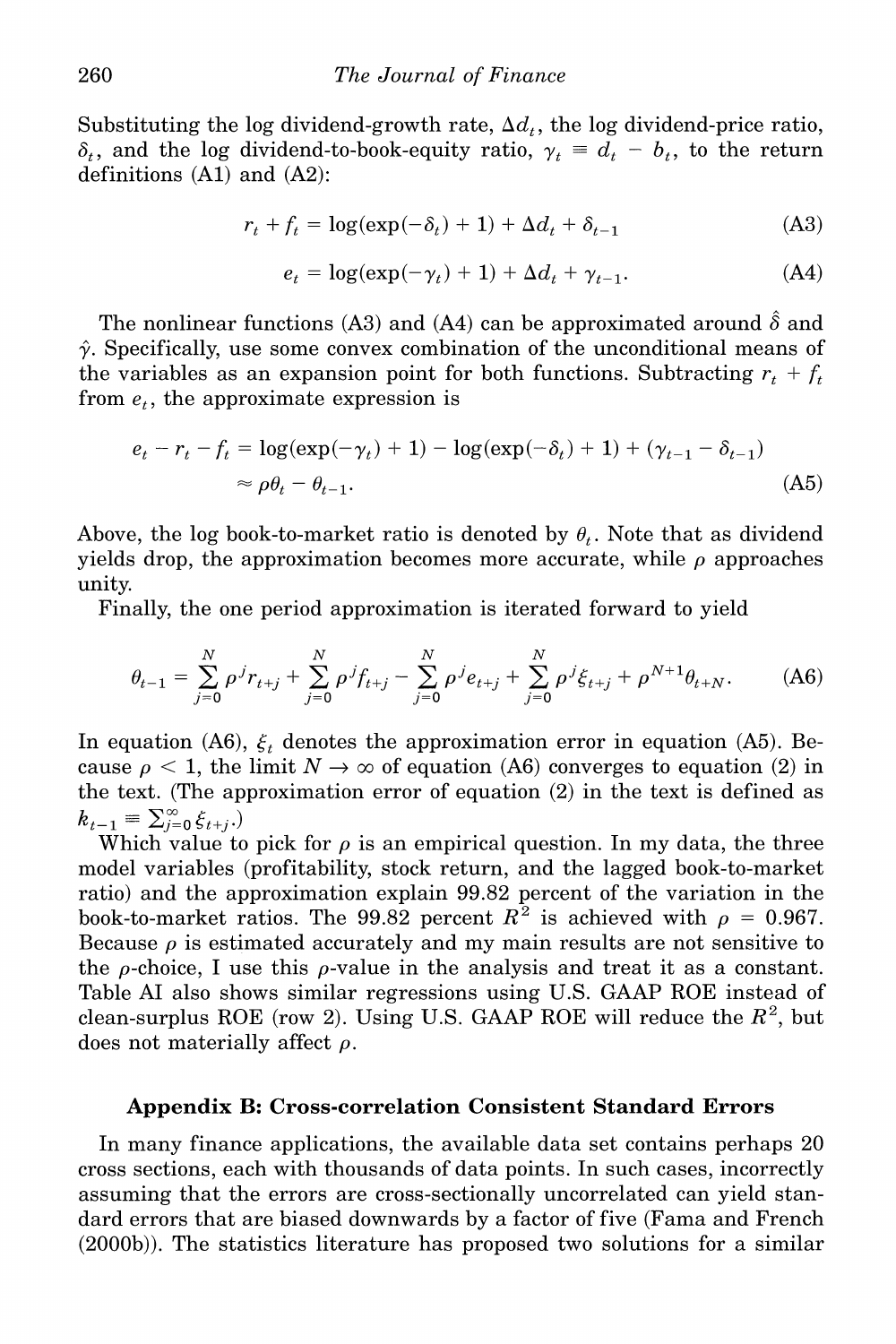#### **Table AI**

#### **Return on Equity (ROE) and the Approximate Identity**

**The table estimates an expansion point for the approximate identity relating the book-tomarket ratio, stock return, and return on equity. The table shows regression estimates of profitability less stock return plus lagged book-to-market on future book-to-market.** 

**The table contains two rows. The first row regresses the excess log clean-surplus ROE,**   $e_t^{CS} - f_t$ , less excess log stock return,  $r_t$ , plus lagged log book-to-market,  $\theta_{t-1}$ , on log book-to**market,**  $\theta_t$ **. The second row regresses the excess log U.S. GAAP ROE,**  $e_t^{GAP} - f_t$ **, less excess log stock return,**  $r_t$ **, plus lagged log book-to-market,**  $\theta_{t-1}$ **, on log book-to-market,**  $\theta_t$ **.**  $f_t$  **is log one plus the interest rate. Clean-surplus return on equity is calculated using the formula** 

$$
e_t^{CS} = \log \left\{ \left[ \frac{(1+R_t+F_t)M_{t-1}-D_t}{M_t} \right] \left[ \frac{B_t}{B_{t-1}} \right] + \left[ \frac{D_t}{B_{t-1}} \right] \right\},\,
$$

**where M denotes market and B book equity, D dividends, and F the interest rate.** 

**I use the 1954 to 1996 CRSP-COMPUSTAT intersection as the sample, in total 36,791 firmyears.** 

|                                                                                      |                      | Accuracy of the approximation |            |                  |
|--------------------------------------------------------------------------------------|----------------------|-------------------------------|------------|------------------|
| Y-variable                                                                           | Intercept            | Discount Coef. $\rho$         | X-variable | $R^2$            |
| $(e_t^{CS} - f_t) - r_t + \theta_{t-1}$<br>$(e_t^{GAAP} - f_t) - r_t + \theta_{t-1}$ | $-0.000$<br>$-0.017$ | 0.967<br>0.987                | θ.<br>θ.   | 99.82%<br>88.25% |

**problem frequently arising with complex surveys: Rogers' (1983, 1993) robust standard errors and the jackknife standard errors of Shao and Rao (1993). Both methods yield asymptotically correct standard errors for the OLS and WLS estimators under a general cross-correlation structure. Compared to the popular Fama-MacBeth (1973) procedure, these two methods have the practical advantage of giving the standard errors for pooled-OLS/ WLS coefficients-allowing for, among other things, the use of common timeseries variables in the regressions.** 

Let X denote the panel of explanatory variables,  $\Omega$  the covariance matrix of the panel of errors, and  $X_t$  and  $\Omega_t$  a single cross section of explanatory **variables and the corresponding error covariance matrix. Assuming that the errors are independent across cross sections allows writing** 

$$
(X'X)^{-1}X'\Omega X(X'X)^{-1} = (X'X)^{-1}\sum_{t=1}^{T} [X'_t\Omega_t X_t](X'X)^{-1}.
$$
 (B1)

Denote regression errors by  $\epsilon$ , and notation for fitted values is modified with **a** hat. Since  $X_t' \Omega_t X_t = E(X_t' \epsilon_t \epsilon_t' X)$ , Rogers substitutes estimated errors for **true errors to get a variance estimator of regression coefficients:** 

$$
(X'X)^{-1} \sum_{t=1}^{T} [X'_t \hat{\epsilon}_t \hat{\epsilon}'_t X_t](X'X)^{-1}
$$
 (B2)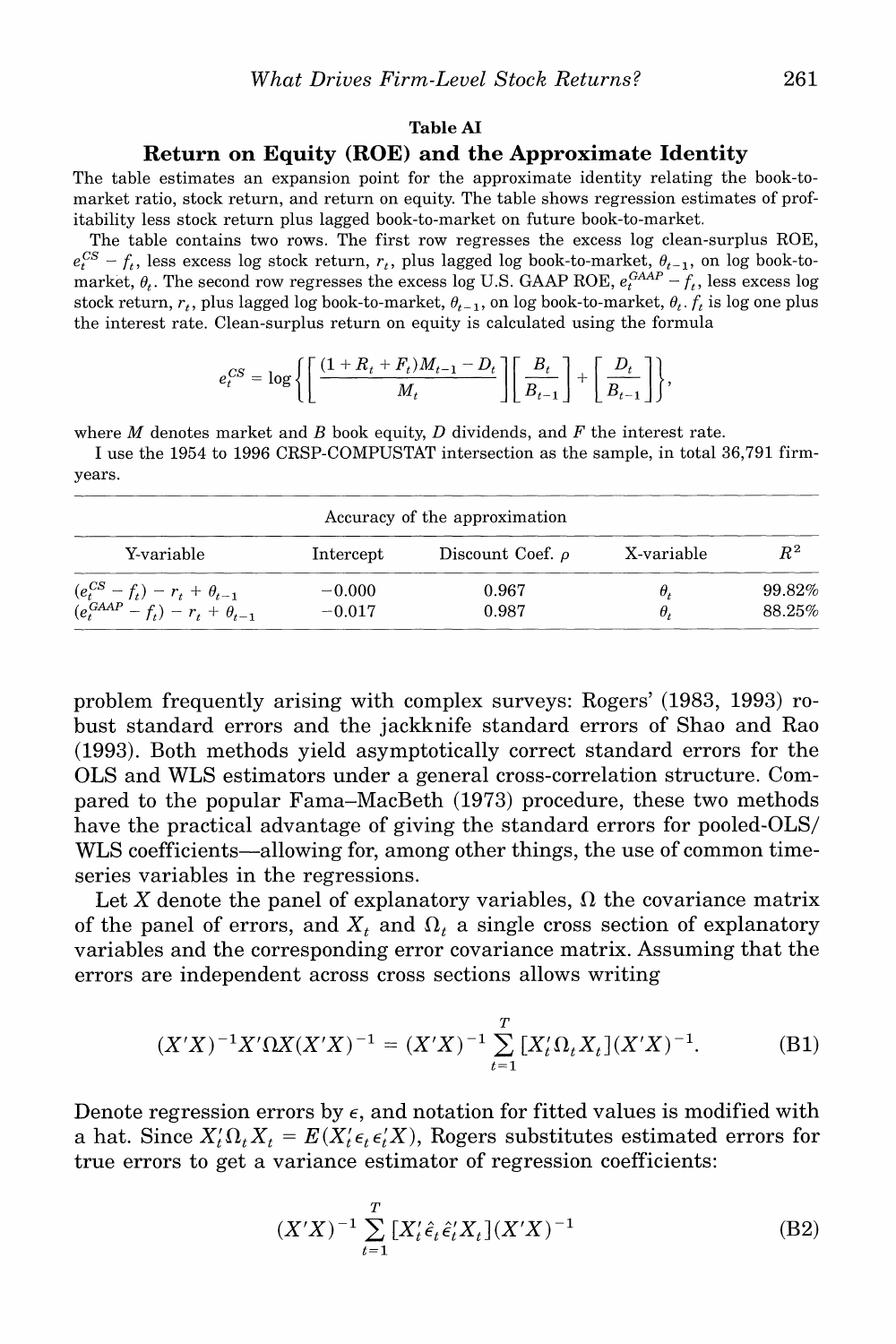**Under plausible assumptions, the standard errors are consistent in T; that is, they converge to the population values as the time dimension of the panel grows. The above standard error formula can be interpreted as generalized White's standard errors; in the special case of only one observation per cross section, the standard errors are equivalent to White (1980) heteroscedasticityconsistent standard errors.** 

**Rogers (1993, p. 93) performs a small-scale Monte Carlo study of the finite sample properties. According to his findings, "[als long as the largest cluster is 5 percent or less of the total sample, [the] bias [in variance formula (12)] should be negligible." Since I weigh cross sections equally and have over 40 cross sections, small sample biases are unlikely to affect my regression results.** 

**An alternative to Rogers' robust standard errors is the jackknife method. Shao and Rao (1993) prove that a delete-cross-sectionjackknife method produces consistent standard errors for a linear regression even if the errors are crosssectionally dependent. The jackknife begins by computing the normal OLS or WLS regression coefficient estimate from the entire sample (denote this by "nor**mal estimate"). Then, T new samples of size  $T-1$  are recorded, omitting one **cross section at a time. Next, the regression coefficient estimates are computed from each one of the new samples (denote these estimates "delete-cross**section estimates"). Then,  $T-1$  pseudo-values are calculated as T times the **normal estimate less T - 1 times the delete-cross-section estimate. Finally, the variance of pseudo-values is the estimated variance of the regression coefficient estimator. For details, see Shao and Rao (1993).** 

# **Appendix C: Q-period Return Decomposition**

**I decompose the q-period discounted return into q-period cash-flow and expected-return news. I take the change in expectations of equation (2) from**   $t - 1$  to  $t + q - 1$  and ignore the approximation error:

$$
0 = (E_{t+q-1} - E_{t-1}) \sum_{j=0}^{\infty} \rho^{j} (e_{t+j} - f_{t+j}) - (E_{t+q-1} - E_{t-1}) \sum_{j=0}^{\infty} \rho^{j} r_{t+j} \Leftrightarrow (C1)
$$

$$
\sum_{j=0}^{q-1} \rho^j r_{t+j} - E_{t-1} \sum_{j=0}^{q-1} \rho^j r_{t+j} = (E_{t+q-1} - E_{t+q-2} + E_{t+q-2} \dots - E_{t-1})
$$
  

$$
\times \sum_{j=0}^{\infty} \rho^j (e_{t+j} - f_{t+j})
$$
 (C2)  

$$
- (E_{t+q-1} - E_{t-1}) \sum_{j=0}^{\infty} \rho^j r_{t+j}.
$$

**Substituting the definitions of one-period cash-flow news (4) and atypical discount (9):** 

$$
\sum_{j=0}^{q-1} \rho^j r_{t+j} - E_{t-1} \sum_{j=0}^{q-1} \rho^j r_{t+j} = \sum_{j=0}^{q-1} \rho^j N_{cf, t+j} - \rho^q \Delta E_{t+q-1, t-1} p_{r, t+q-1}, \quad (C3)
$$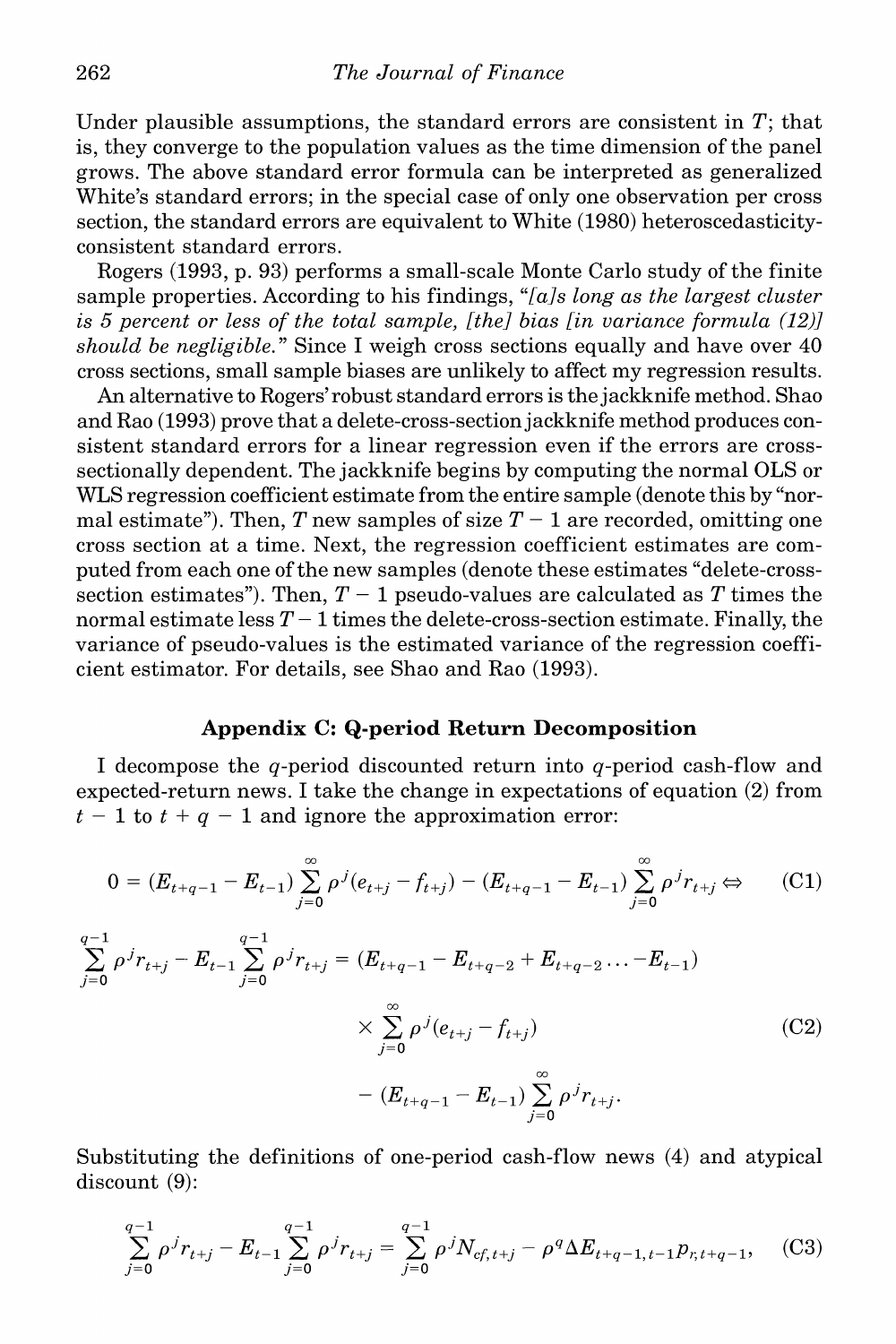where  $\Delta E_{t+q-1,t-1}$  denotes the change in expectations from  $t - 1$  to  $t +$  $q - 1$ .

**The VAR can be used to calculate the news terms and variance decompositions. Equations (C4) and (C5) state the relevant expressions:** 

$$
N_{cf,t+q}^q \equiv \sum_{j=1}^q \rho^{j-1} (e1' + \lambda') u_{t+j-1}, \qquad N_{r,t+q}^q \equiv \rho^{q-1} \sum_{j=1}^q \lambda' \Gamma^{q-j} u_{t+j-1} \tag{C4}
$$

$$
\text{var}\,N_{cf}^q = \sum_{j=1}^q \rho^{j-1}(e1' + \lambda')\Sigma[\rho^{j-1}(e1' + \lambda')]',
$$

$$
\operatorname{var} N_r^q \equiv \rho^{2(q-1)} \sum_{j=1}^q \lambda' \Gamma^{q-j} \Sigma [\lambda' \Gamma^{q-j}]'
$$
 (C5)

$$
cov[N_{cf}^q, N_r^q] = \rho^{q-1} \sum_{j=1}^q \rho^{j-1} (e1' + \lambda') \Sigma[\lambda' \Gamma^{q-j}].
$$

#### **REFERENCES**

- **→ Banz, Rolf W., 1981, The relationship between return and market value of common stocks, Journal of Financial Economics 9, 3-18.**
- **Berk, Jonathan B., Richard C. Green, and Vasant Naik, 1999, Optimal investment, growth options, and security returns, Journal of Finance 54, 1553-1607.**
- **Bernard, Victor L., and Jacob K. Thomas, 1989, Post-earnings-announcement drift: Delayed price response or risk premium? Journal of Accounting Research 27, 1-36.** 
	- **Bernard, Victor L., and Jacob K. Thomas, 1990, Evidence that stock prices do not fully reflect the implications of current earnings for future earnings, Journal of Accounting and Economics 13, 305-340.**
- **Bhandari, Laxmi C., 1988, Debt/equity ratio and expected common stock returns: Empirical evidence, Journal of Finance 43, 507-528.**
- **Campbell, John Y., 1991, A variance decomposition for stock returns, Economic Journal 101, 157-179.**
- **→ Campbell, John Y., and John Ammer, 1993, What moves the stock and bond markets? A variance decomposition for long-term asset returns, Journal of Finance 48, 3-37.**
- **Campbell, John Y., and Robert J. Shiller, 1988a, The dividend-price ratio and expectations of future dividends and discount factors, Review of Financial Studies 1, 195-228.** 
	- **Campbell, John Y., and Robert J. Shiller, 1988b, Stock prices, earnings, and expected dividends, Journal of Finance 43, 661-676.**
	- **Cochrane, John H., 1991, Volatility tests and efficient markets: Review essay, Journal of Monetary Economics 27, 463-485.**
- **Cochrane, John H., 1992, Explaining the variance of price-dividend ratios, Review of Financial Studies 5, 243-280.**
- → Daniel, Kent, David Hirshleifer, and Avanidhar Subrahmanyam, 1998, Investor psychology and **securities market under- and overreactions, Journal of Finance 53, 1839-1885.** 
	- **DeBondt, Werner F. M., and Richard H. Thaler, 1985. Does the stock market overreact? Journal of Finance 40, 557-581.**
- **Elton, Edwin J., Martin J. Gruber, and Christopher R. Blake, 1996. Survivorship bias and mutual fund performance, Review of Financial Studies 9, 1097-1120.** 
	- **Fama, Eugene F., and Kenneth R. French, 2000a, Disappearing dividends: Changing firm characteristics or increased reluctance to pay? Working paper, University of Chicago Graduate School of Business.**